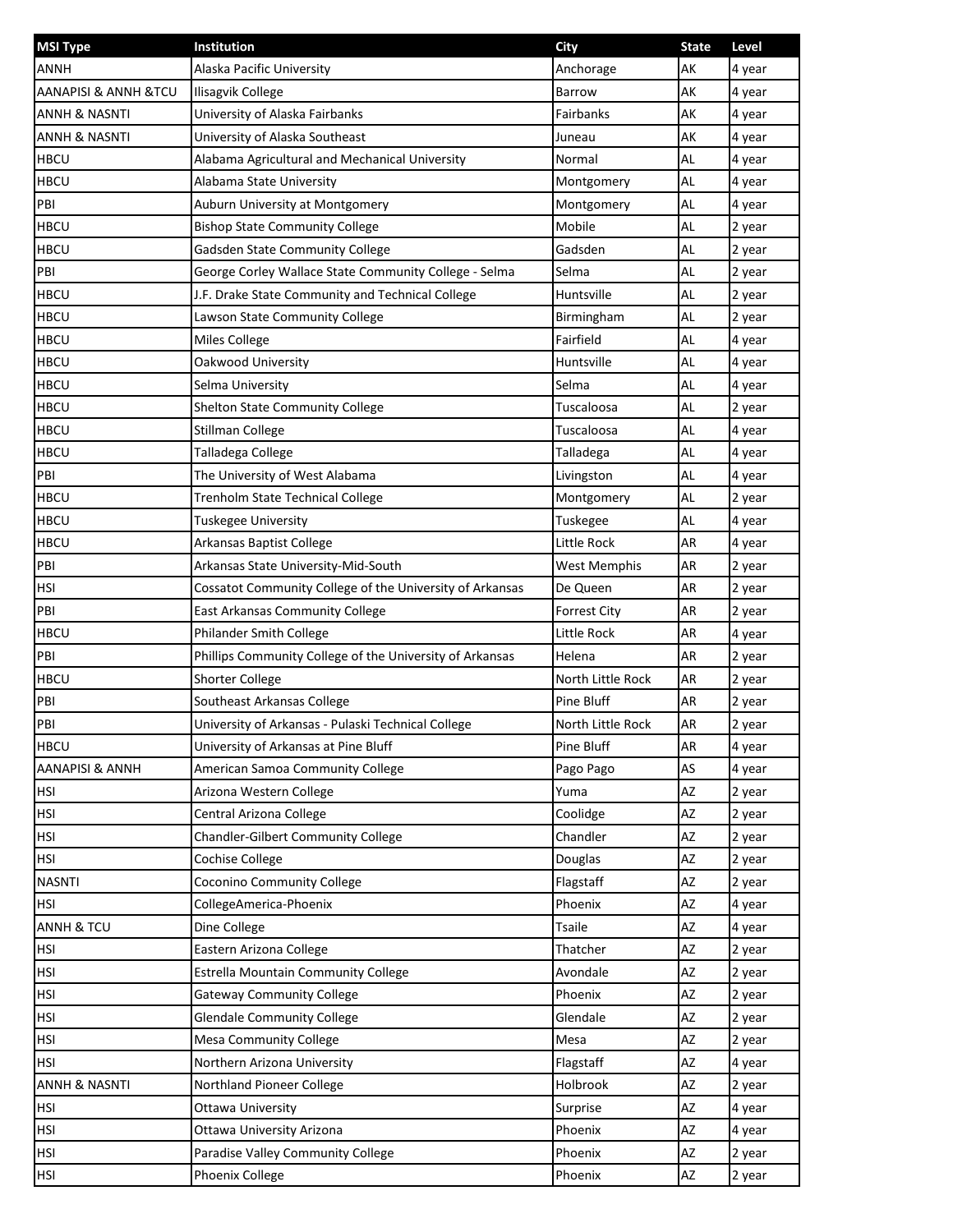| <b>HSI</b>                | Pima Community College                                  | Tucson                 | AZ | 2 year |
|---------------------------|---------------------------------------------------------|------------------------|----|--------|
| HSI                       | Rio Salado College                                      | Tempe                  | AZ | 2 year |
| HSI                       | South Mountain Community College                        | Phoenix                | AZ | 2 year |
| <b>TCU</b>                | Tohono O'odham Community College                        | Sells                  | AZ | 2 year |
| HSI                       | University of Arizona                                   | Tucson                 | AZ | 4 year |
| <b>HSI</b>                | Allan Hancock College                                   | Santa Maria            | CA | 2 year |
| AANAPISI                  | America Evangelical University                          | Los Angeles            | СA | 4 year |
| AANAPISI                  | American River College                                  | Sacramento             | CA | 2 year |
| HSI                       | Antelope Valley College                                 | Lancaster              | СA | 4 year |
| <b>HSI</b>                | Antioch University Santa Barbara                        | Santa Barbara          | CA | 4 year |
| <b>HSI</b>                | <b>Bakersfield College</b>                              | <b>Bakersfield</b>     | CA | 4 year |
| HSI                       | <b>Barstow Community College District</b>               | Barstow                | CA | 2 year |
| AANAPISI & HSI            | <b>Berkeley City College</b>                            | Berkeley               | СA | 2 year |
| <b>AANAPISI</b>           | <b>Biola University</b>                                 | La Mirada              | CA | 4 year |
| HSI                       | <b>Butte College</b>                                    | Oroville               | CA | 2 year |
| <b>HSI</b>                | Cabrillo College                                        | Aptos                  | CA | 2 year |
| HSI                       | California Baptist University                           | Riverside              | CA | 4 year |
| AANAPISI & HSI            | California College San Diego                            | San Diego              | CA | 4 year |
| HSI                       | California Lutheran University                          | <b>Thousand Oaks</b>   | CA | 4 year |
| <b>AANAPISI</b>           | California Polytechnic State University-San Luis Obispo | San Luis Obispo        | CA | 4 year |
| AANAPISI & HSI            | California State Polytechnic University-Pomona          | Pomona                 | CA | 4 year |
| HSI                       | California State University-Bakersfield                 | <b>Bakersfield</b>     | CA | 4 year |
| <b>HSI</b>                | California State University-Channel Islands             | Camarillo              | CA | 4 year |
| <b>HSI</b>                | California State University-Chico                       | Chico                  | CA | 4 year |
| HSI                       | California State University-Dominguez Hills             | Carson                 | CA | 4 year |
| AANAPISI & HSI            | California State University-East Bay                    | Hayward                | CA | 4 year |
| AANAPISI & HSI            | California State University-Fresno                      | Fresno                 | CA | 4 year |
| AANAPISI & HSI            | California State University-Fullerton                   | Fullerton              | CA | 4 year |
| AANAPISI & HSI            | California State University-Long Beach                  | Long Beach             | CA | 4 year |
| <b>AANAPISI &amp; HSI</b> | California State University-Los Angeles                 | Los Angeles            | CA | 4 year |
| <b>HSI</b>                | California State University-Monterey Bay                | Seaside                | CA | 4 year |
| <b>HSI</b>                | California State University-Northridge                  | Northridge             | CA | 4 year |
| <b>AANAPISI &amp; HSI</b> | California State University-Sacramento                  | Sacramento             | CA | 4 year |
| HSI                       | California State University-San Bernardino              | San Bernardino         | CA | 4 year |
| <b>HSI</b>                | California State University-San Marcos                  | San Marcos             | CA | 4 year |
| HSI                       | California State University-Stanislaus                  | Turlock                | CA | 4 year |
| AANAPISI & HSI            | Canada College                                          | <b>Redwood City</b>    | CA | 2 year |
| HSI                       | <b>Cerritos College</b>                                 | Norwalk                | CA | 2 year |
| HSI                       | Cerro Coso Community College                            | Ridgecrest             | CA | 2 year |
| AANAPISI & HSI            | <b>Chabot College</b>                                   | Hayward                | CA | 2 year |
| HSI                       | <b>Chaffey College</b>                                  | Rancho Cucamonga       | CA | 2 year |
| <b>HBCU</b>               | Charles R. Drew University of Medicine & Science        | Los Angeles            | CA | 4 year |
| HSI                       | Citrus College                                          | Glendora               | CA | 2 year |
| <b>AANAPISI</b>           | City College of San Francisco                           | San Francisco          | CA | 2 year |
| AANAPISI & HSI            | Clovis Community College Center                         | Fresno                 | CA | 2 year |
| AANAPISI & HSI            | <b>Coastline Community College</b>                      | <b>Fountain Valley</b> | CA | 2 year |
| AANAPISI & HSI            | College of Alameda                                      | Alameda                | CA | 2 year |
| AANAPISI & HSI            | College of San Mateo                                    | San Mateo              | CA | 2 year |
| AANAPISI & HSI            | College of the Canyons                                  | Santa Clarita          | CA | 2 year |
| HSI                       | College of the Sequoias                                 | Visalia                | CA | 2 year |
| <b>AANAPISI &amp; HSI</b> | Contra Costa College                                    | San Pablo              | CA | 2 year |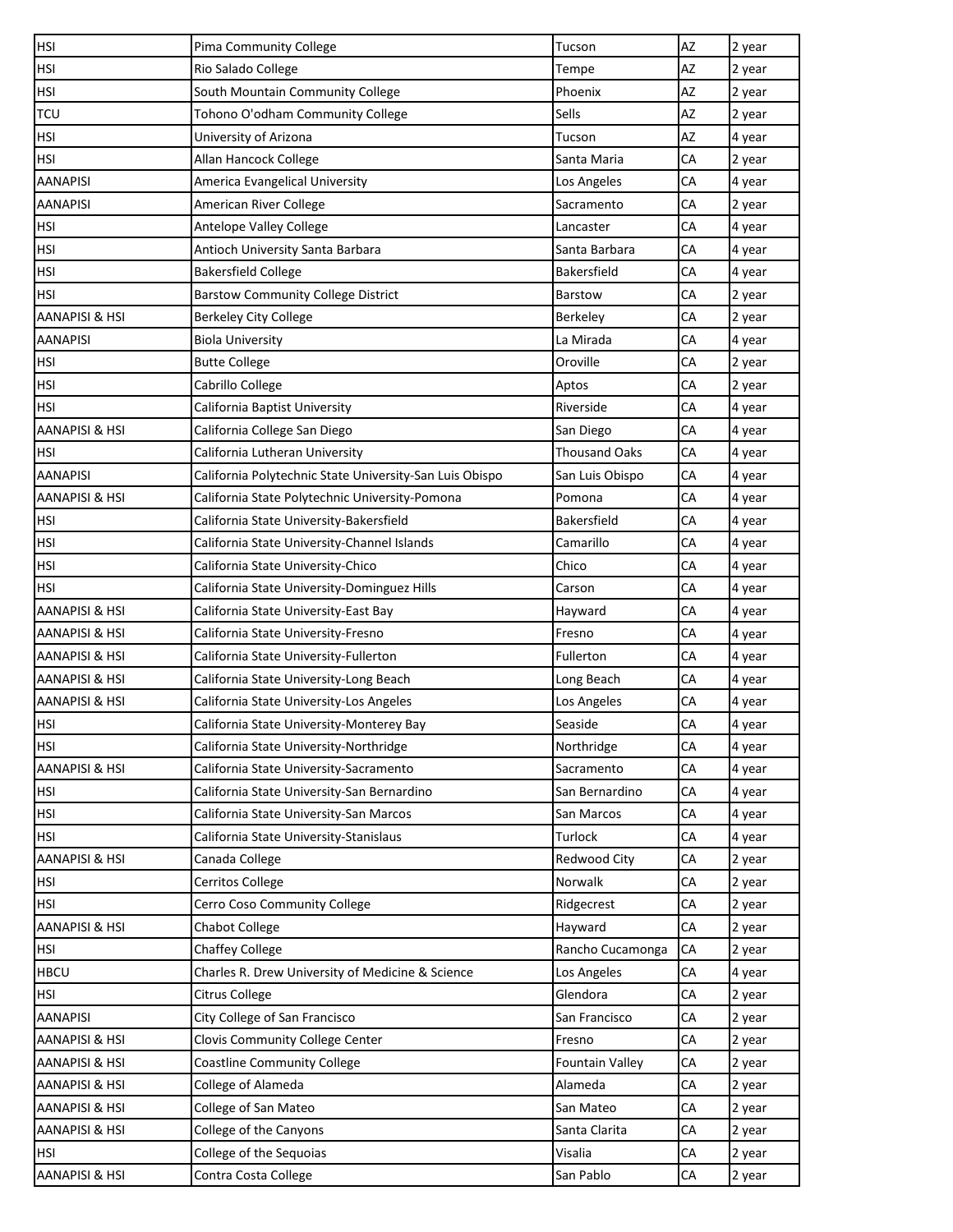| <b>AANAPISI &amp; HSI</b> | <b>Cosumnes River College</b>       | Sacramento             | CA | 2 year        |
|---------------------------|-------------------------------------|------------------------|----|---------------|
| <b>HSI</b>                | Cuesta College                      | San Luis Obispo        | CA | 2 year        |
| <b>HSI</b>                | Cuyamaca College                    | El Cajon               | CA | 2 year        |
| <b>AANAPISI &amp; HSI</b> | <b>Cypress College</b>              | Cypress                | СA | 4 year        |
| <b>AANAPISI</b>           | De Anza College                     | Cupertino              | СA | 2 year        |
| <b>HSI</b>                | Diablo Valley College               | Pleasant Hill          | СA | 2 year        |
| <b>TCU</b>                | D-Q University (Lower Division)     | Davis                  | CA | Not available |
| <b>HSI</b>                | East Los Angeles College            | <b>Monterey Park</b>   | CA | 2 year        |
| <b>AANAPISI &amp; HSI</b> | El Camino College                   | Torrance               | CA | 2 year        |
| AANAPISI & HSI            | <b>Evergreen Valley College</b>     | San Jose               | CA | 2 year        |
| <b>AANAPISI</b>           | Folsom Lake College                 | Folsom                 | СA | 2 year        |
| AANAPISI & HSI            | Fresno City College                 | Fresno                 | СA | 2 year        |
| <b>HSI</b>                | <b>Fresno Pacific University</b>    | Fresno                 | СA | 4 year        |
| <b>AANAPISI &amp; HSI</b> | <b>Fullerton College</b>            | Fullerton              | СA | 2 year        |
| <b>HSI</b>                | Gavilan College                     | Gilroy                 | CA | 2 year        |
| <b>HSI</b>                | <b>Glendale Community College</b>   | Glendale               | CA | 2 year        |
| <b>HSI</b>                | Golden West College                 | Huntington Beach       | СA | 2 year        |
| <b>AANAPISI</b>           | <b>Grace Mission University</b>     | Fullerton              | СA | 4 year        |
| <b>HSI</b>                | <b>Grossmont College</b>            | El Cajon               | CA | 2 year        |
| <b>HSI</b>                | <b>Hartnell College</b>             | <b>Salinas</b>         | CA | 2 year        |
| <b>AANAPISI &amp; HSI</b> | <b>Holy Names University</b>        | Oakland                | CA | 4 year        |
| AANAPISI & HSI            | <b>Homestead Schools</b>            | Torrance               | CA | 4 year        |
| <b>HSI</b>                | Hope International University       | Fullerton              | СA | 4 year        |
| <b>HSI</b>                | Humboldt State University           | Arcata                 | СA | 4 year        |
| <b>AANAPISI &amp; HSI</b> | Humphreys University                | Stockton               | CA | 4 year        |
| <b>HSI</b>                | <b>Imperial Valley College</b>      | Imperial               | СA | 2 year        |
| <b>AANAPISI</b>           | <b>Irvine Valley College</b>        | Irvine                 | CA | 2 year        |
| <b>AANAPISI &amp; HSI</b> | La Sierra University                | Riverside              | CA | 4 year        |
| <b>HSI</b>                | Lake Tahoe Community College        | South Lake Tahoe       | СA | 2 year        |
| <b>AANAPISI</b>           | Laney College                       | Oakland                | CA | 2 year        |
| <b>HSI</b>                | Lassen Community College            | Susanville             | CA | 2 year        |
| <b>HSI</b>                | Life Pacific College                | San Dimas              | CA | 4 year        |
| <b>AANAPISI &amp; HSI</b> | Loma Linda University               | Loma Linda             | СA | 4 year        |
| <b>AANAPISI &amp; HSI</b> | Long Beach City College             | Long Beach             | CA | 2 year        |
| <b>HSI</b>                | Los Angeles City College            | Los Angeles            | СA | 2 year        |
| <b>HSI</b>                | Los Angeles Harbor College          | Wilmington             | СA | 2 year        |
| <b>HSI</b>                | Los Angeles Mission College         | Sylmar                 | CA | 2 year        |
| <b>HSI</b>                | Los Angeles Pierce College          | <b>Woodland Hills</b>  | СA | 2 year        |
| HSI & PBI                 | Los Angeles Southwest College       | Los Angeles            | CA | 2 year        |
| <b>HSI</b>                | Los Angeles Trade Technical College | Los Angeles            | СA | 2 year        |
| <b>HSI</b>                | Los Angeles Valley College          | Valley Glen            | СA | 2 year        |
| <b>AANAPISI &amp; HSI</b> | Los Medanos College                 | Pittsburg              | СA | 2 year        |
| <b>HSI</b>                | Marymount California University     | Rancho Palos Verdes CA |    | 4 year        |
| <b>HSI</b>                | Mendocino College                   | Ukiah                  | CA | 2 year        |
| <b>AANAPISI &amp; HSI</b> | Menlo College                       | Atherton               | СA | 4 year        |
| <b>HSI</b>                | Merced College                      | Merced                 | CA | 2 year        |
| HSI                       | MiraCosta College                   | Oceanside              | СA | 4 year        |
| <b>AANAPISI &amp; HSI</b> | <b>Mission College</b>              | Santa Clara            | СA | 2 year        |
| <b>HSI</b>                | Monterey Peninsula College          | Monterey               | СA | 2 year        |
| <b>HSI</b>                | Moorpark College                    | Moorpark               | CA | 2 year        |
| HSI                       | Moreno Valley College               | Moreno Valley          | СA | 2 year        |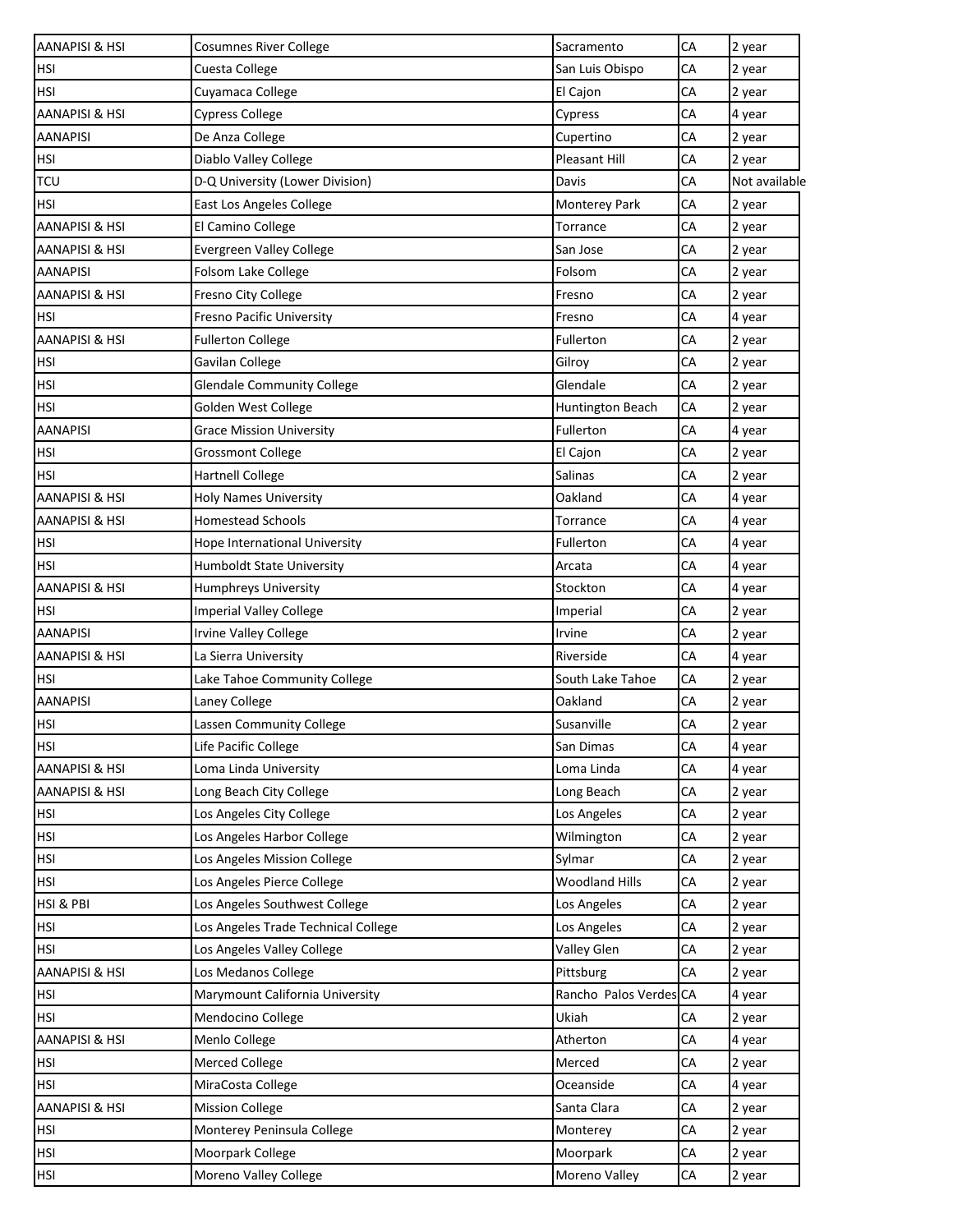| AANAPISI & HSI            | Mount Saint Mary's University          | Los Angeles         | CA | 4 year |
|---------------------------|----------------------------------------|---------------------|----|--------|
| AANAPISI & HSI            | Mt. San Antonio College                | Walnut              | CA | 2 year |
| HSI                       | Mt. San Jacinto College                | San Jacinto         | CA | 2 year |
| AANAPISI & HSI            | Napa Valley College                    | Napa                | CA | 2 year |
| HSI                       | Norco College                          | Norco               | CA | 2 year |
| AANAPISI & HSI            | Notre Dame de Namur University         | Belmont             | CA | 4 year |
| <b>AANAPISI &amp; HSI</b> | Orange Coast College                   | Costa Mesa          | CA | 2 year |
| <b>HSI</b>                | <b>Oxnard College</b>                  | Oxnard              | CA | 2 year |
| HSI                       | Pacific Oaks College                   | Pasadena            | CA | 4 year |
| AANAPISI & HSI            | Pacific Union College                  | Angwin              | CA | 4 year |
| AANAPISI                  | Palo Alto University                   | Palo Alto           | CA | 4 year |
| <b>HSI</b>                | Palomar College                        | San Marcos          | CA | 2 year |
| AANAPISI & HSI            | Pasadena City College                  | Pasadena            | CA | 2 year |
| <b>HSI</b>                | Porterville College                    | Porterville         | CA | 2 year |
| HSI                       | Providence Christian College           | Pasadena            | CA | 4 year |
| <b>HSI</b>                | <b>Reedley College</b>                 | Reedley             | CA | 2 year |
| HSI                       | Rio Hondo College                      | Whittier            | CA | 4 year |
| <b>HSI</b>                | Riverside City College                 | Riverside           | CA | 2 year |
| AANAPISI & HSI            | Sacramento City College                | Sacramento          | CA | 2 year |
| HSI                       | Saddleback College                     | Mission Viejo       | CA | 2 year |
| AANAPISI & HSI            | Saint Mary's College of California     | Moraga              | CA | 4 year |
| HSI                       | San Bernardino Valley College          | San Bernardino      | CA | 2 year |
| HSI                       | San Diego Christian College            | El Cajon            | CA | 4 year |
| AANAPISI & HSI            | San Diego City College                 | San Diego           | CA | 2 year |
| AANAPISI & HSI            | San Diego Mesa College                 | San Diego           | CA | 4 year |
| AANAPISI & HSI            | San Diego State University             | San Diego           | CA | 4 year |
| AANAPISI & HSI            | San Francisco State University         | San Francisco       | CA | 4 year |
| AANAPISI & HSI            | San Joaquin Delta College              | Stockton            | CA | 2 year |
| HSI                       | San Jose City College                  | San Jose            | CA | 2 year |
| AANAPISI & HSI            | San Jose State University              | San Jose            | CA | 4 year |
| <b>HSI</b>                | Santa Ana College                      | Santa Ana           | CA | 4 year |
| HSI                       | Santa Barbara City College             | Santa Barbara       | CA | 2 year |
| HSI                       | Santa Monica College                   | Santa Monica        | CA | 4 year |
| <b>HSI</b>                | Santa Rosa Junior College              | Santa Rosa          | CA | 2 year |
| HSI                       | Santiago Canyon College                | Orange              | CA | 2 year |
| HSI                       | Simpson University                     | Redding             | CA | 4 year |
| <b>HSI</b>                | Skyline College                        | San Bruno           | CA | 2 year |
| AANAPISI & HSI            | Solano Community College               | Fairfield           | CA | 4 year |
| HSI                       | Sonoma State University                | <b>Rohnert Park</b> | CA | 4 year |
| AANAPISI & HSI            | Southwestern College                   | Chula Vista         | CA | 2 year |
| HSI                       | <b>Taft College</b>                    | Taft                | CA | 2 year |
| AANAPISI & HSI            | University of California - Merced      | Merced              | CA | 4 year |
| <b>AANAPISI</b>           | University of California-Davis         | Davis               | CA | 4 year |
| AANAPISI & HSI            | University of California-Irvine        | Irvine              | CA | 4 year |
| <b>AANAPISI &amp; HSI</b> | University of California-Riverside     | Riverside           | CA | 4 year |
| AANAPISI & HSI            | University of California-Santa Barbara | Santa Barbara       | CA | 4 year |
| AANAPISI & HSI            | University of California-Santa Cruz    | Santa Cruz          | CA | 4 year |
| HSI                       | University of La Verne                 | La Verne            | CA | 4 year |
| HSI                       | University of Redlands                 | Redlands            | CA | 4 year |
| HSI                       | University of Saint Katherine          | San Marcos          | CA | 4 year |
| HSI                       | University of the West                 | Rosemead            | CA | 4 year |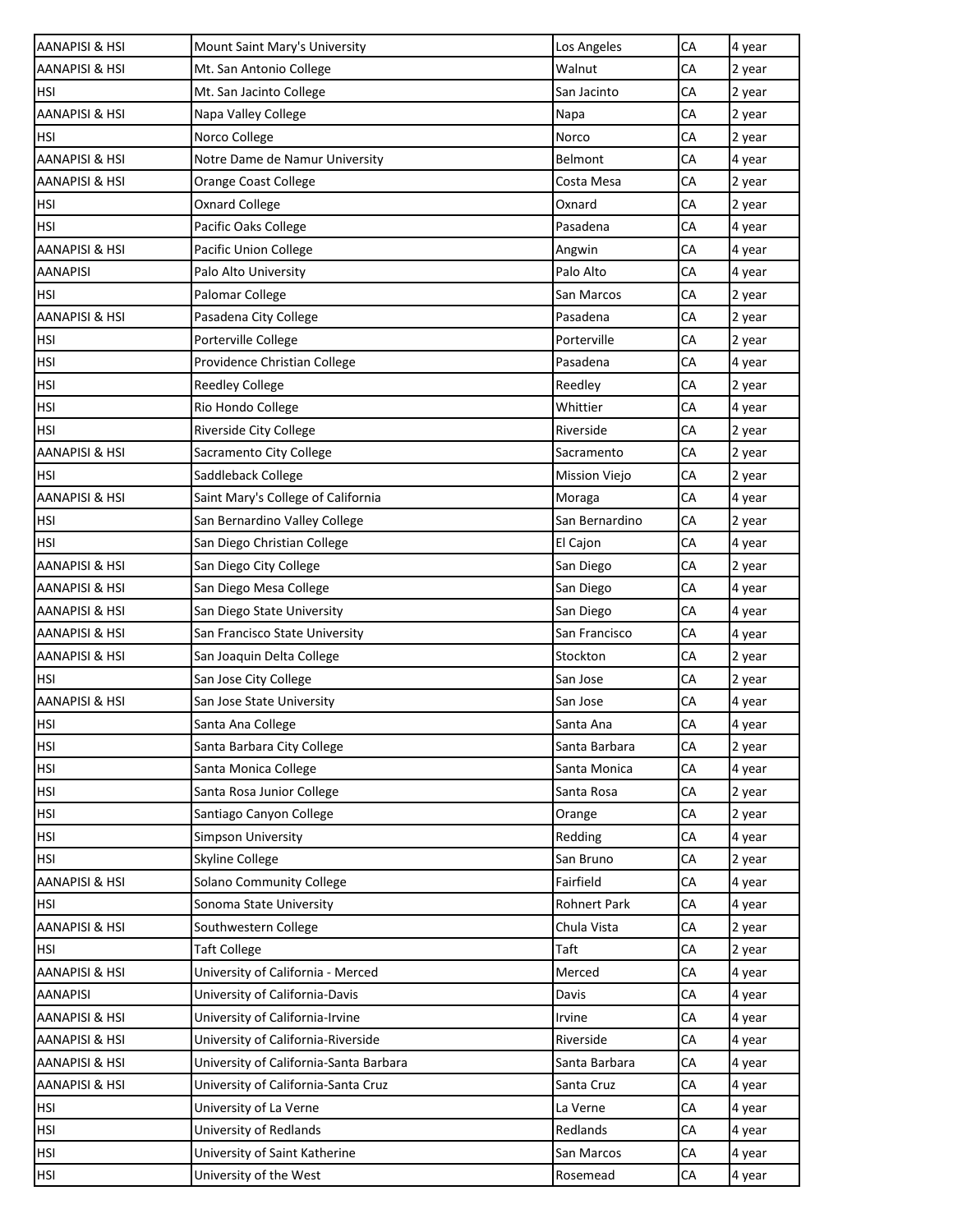| <b>HSI</b>               | Vanguard University of Southern California                      | Costa Mesa              | CA        | 4 year |
|--------------------------|-----------------------------------------------------------------|-------------------------|-----------|--------|
| HSI                      | Ventura College                                                 | Ventura                 | CA        | 2 year |
| HSI                      | Victor Valley College                                           | Victorville             | СA        | 2 year |
| <b>HSI</b>               | West Hills College Coalinga                                     | Coalinga                | CA        | 2 year |
| HSI                      | West Hills College Lemoore                                      | Lemoore                 | CA        | 2 year |
| <b>HSI</b>               | West Los Angeles College                                        | <b>Culver City</b>      | CA        | 4 year |
| HSI                      | <b>Whittier College</b>                                         | Whittier                | СA        | 4 year |
| AANAPISI & HSI           | <b>Woodbury University</b>                                      | Burbank                 | CA        | 4 year |
| AANAPISI & HSI           | <b>Woodland Community College</b>                               | Woodland                | CA        | 2 year |
| AANAPISI & HSI           | Yuba College                                                    | Marysville              | CA        | 2 year |
| HSI                      | <b>Adams State University</b>                                   | Alamosa                 | CO        | 4 year |
| <b>HSI</b>               | CollegeAmerica Colorado Springs                                 | <b>Colorado Springs</b> | CO        | 4 year |
| <b>HSI</b>               | Colorado Mountain College                                       | Glenwood Springs        | CO        | 4 year |
| <b>HSI</b>               | Colorado State University-Pueblo                                | Pueblo                  | CO        | 4 year |
| HSI                      | Community College of Aurora                                     | Aurora                  | CO        | 2 year |
| <b>HSI</b>               | Community College of Denver                                     | Denver                  | CO        | 4 year |
| <b>ANNH &amp; NASNTI</b> | Fort Lewis College                                              | Durango                 | CO        | 4 year |
| HSI                      | Lamar Community College                                         | Lamar                   | CO        | 2 year |
| <b>HSI</b>               | Metropolitan State University of Denver                         | Denver                  | CO        | 4 year |
| HSI                      | Morgan Community College                                        | Fort Morgan             | CO        | 4 year |
| HSI                      | Otero Junior College                                            | La Junta                | CO        | 2 year |
| HSI                      | <b>Pueblo Community College</b>                                 | Pueblo                  | CO        | 4 year |
| <b>HSI</b>               | <b>Trinidad State Junior College</b>                            | Trinidad                | CO        | 2 year |
| HSI                      | <b>Capital Community College</b>                                | Hartford                | CT        | 2 year |
| <b>HSI</b>               | <b>Gateway Community College</b>                                | New Haven               | <b>CT</b> | 2 year |
| <b>HSI</b>               | <b>Housatonic Community College</b>                             | Bridgeport              | CT        | 2 year |
| HSI                      | Naugatuck Valley Community College                              | Waterbury               | СT        | 2 year |
| <b>HSI</b>               | Norwalk Community College                                       | Norwalk                 | CT        | 2 year |
| HSI                      | University of Bridgeport                                        | Bridgeport              | CT        | 4 year |
| <b>HBCU</b>              | <b>Howard University</b>                                        | Washington              | DC        | 4 year |
| <b>HSI &amp; PBI</b>     | <b>Trinity Washington University</b>                            | Washington              | DC        | 4 year |
| <b>HBCU</b>              | University of the District of Columbia                          | Washington              | DC        | 4 year |
| <b>HBCU</b>              | University of the District of Columbia-David A Clarke School of | <b>I</b> Washington     | <b>DC</b> | 4 year |
| <b>HBCU</b>              | Delaware State University                                       | Dover                   | DE        | 4 year |
| <b>HSI</b>               | Adventist University of Health Sciences                         | Orlando                 | FL.       | 4 year |
| HSI                      | <b>Barry University</b>                                         | Miami Shores            | FL        | 4 year |
| <b>HBCU</b>              | <b>Bethune Cookman University</b>                               | Daytona Beach           | FL        | 4 year |
| HSI                      | <b>Broward College</b>                                          | Fort Lauderdale         | FL.       | 4 year |
| HSI                      | Carlos Albizu University Miami Campus                           | Miami                   | FL.       | 4 year |
| HSI                      | <b>City College</b>                                             | Miami                   | <b>FL</b> | 4 year |
| <b>HBCU</b>              | <b>Edward Waters College</b>                                    | Jacksonville            | FL        | 4 year |
| <b>HBCU</b>              | Florida Agricultural and Mechanical University                  | Tallahassee             | <b>FL</b> | 4 year |
| HSI                      | Florida Atlantic University                                     | Boca Raton              | FL.       | 4 year |
| <b>HSI</b>               | Florida International University                                | Miami                   | FL.       | 4 year |
| <b>HSI</b>               | Florida Keys Community College                                  | Key West                | FL.       | 4 year |
| <b>HBCU</b>              | Florida Memorial University                                     | Miami Gardens           | FL        | 4 year |
| <b>HSI</b>               | Hillsborough Community College                                  | Tampa                   | <b>FL</b> | 2 year |
| HSI                      | <b>Hodges University</b>                                        | <b>Naples</b>           | FL.       | 4 year |
| <b>HSI</b>               | Indian River State College                                      | Fort Pierce             | FL        | 4 year |
| <b>HSI</b>               | Johnson and Wales University                                    | North Miami             | FL.       | 4 year |
| HSI                      | Keiser University                                               | Fort Lauderdale         | FL.       | 4 year |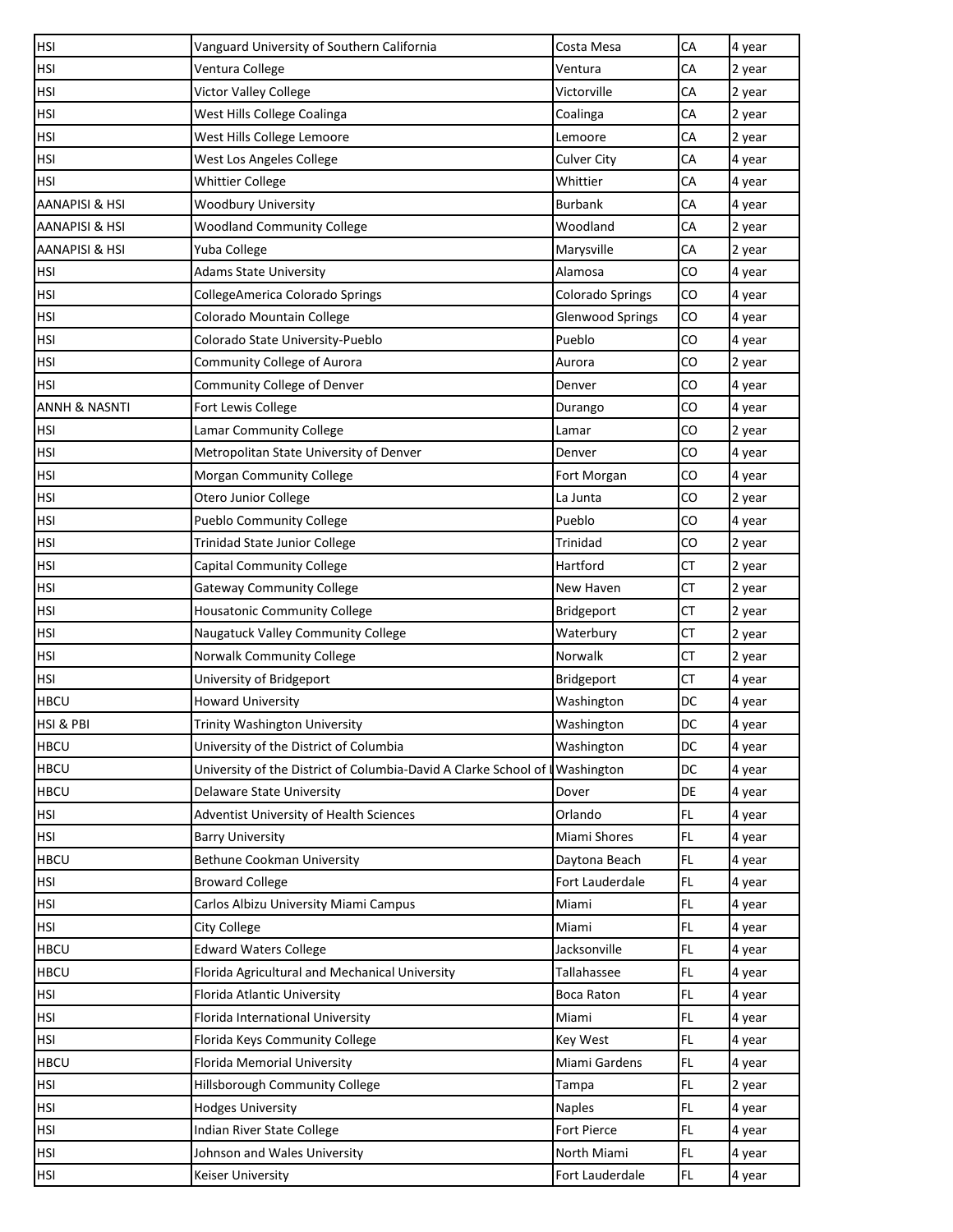| <b>HSI</b>                 | Miami Dade College                              | Miami                 | <b>FL</b> | 4 year |
|----------------------------|-------------------------------------------------|-----------------------|-----------|--------|
| AANAPISI & HSI             | Nova Southeastern University                    | Fort Lauderdale       | <b>FL</b> | 4 year |
| HSI                        | Palm Beach State College                        | Lake Worth            | <b>FL</b> | 4 year |
| <b>HSI</b>                 | Polk State College                              | Winter Haven          | <b>FL</b> | 4 year |
| HSI                        | Polytechnic University Puerto Rico              | Miami                 | <b>FL</b> | 4 year |
| <b>HSI</b>                 | Seminole State College of Florida               | Sanford               | <b>FL</b> | 4 year |
| <b>HSI</b>                 | South Florida State College                     | Avon Park             | FL        | 4 year |
| HSI                        | St. Thomas University                           | Miami Gardens         | FL        | 4 year |
| PBI                        | Ultimate Medical Academy-Clearwater             | Clearwater            | FL        | 2 year |
| HSI                        | University of Central Florida                   | Orlando               | FL        | 4 year |
| <b>HSI</b>                 | University of Fort Lauderdale                   | Lauderhill            | <b>FL</b> | 4 year |
| HSI                        | Valencia College                                | Orlando               | FL        | 4 year |
| AANAPISI & ANNH            | College of Micronesia-FSM                       | Pohnpei               | <b>FM</b> | 4 year |
| <b>HBCU</b>                | Albany State University                         | Albany                | GA        | 4 year |
| PBI                        | <b>Albany Technical College</b>                 | Albany                | GA        | 2 year |
| PBI                        | Atlanta Metropolitan State College              | Atlanta               | GA        | 4 year |
| PBI                        | <b>Atlanta Technical College</b>                | Atlanta               | GA        | 2 year |
| PBI                        | Augusta Technical College                       | Augusta               | GA        | 2 year |
| PBI                        | Central Georgia Technical College               | <b>Warner Robbins</b> | GA        | 2 year |
| HBCU                       | Clark Atlanta University                        | Atlanta               | GA        | 4 year |
| PBI                        | Clayton State University                        | Morrow                | GA        | 4 year |
| PBI                        | <b>Columbus Technical College</b>               | Columbus              | GA        | 2 year |
| HSI                        | Dalton State College                            | Dalton                | GA        | 4 year |
| PBI                        | East Georgia State College                      | Swainsboro            | GA        | 4 year |
| <b>HBCU</b>                | Fort Valley State University                    | Fort Valley           | GA        | 4 year |
| <b>AANAPISI</b>            | Georgia Gwinnett College                        | Lawrenceville         | GA        | 4 year |
| PBI                        | Georgia Military College                        | Milledgeville         | GА        | 4 year |
| PBI                        | Georgia Piedmont Technical College              | Clarkston             | GA        | 2 year |
| <b>AANAPISI &amp; PBI</b>  | Georgia State University                        | Atlanta               | GA        | 4 year |
| <b>HBCU</b>                | Interdenominational Theological Center          | Atlanta               | GA        | 4 year |
| <b>HBCU</b>                | Morehouse College                               | Atlanta               | GA        | 4 year |
| <b>HBCU</b>                | Morehouse School of Medicine                    | Atlanta               | GA        | 4 year |
| PBI                        | Oconee Fall Line Technical College-North Campus | Sandersville          | GA        | 2 year |
| <b>HBCU</b>                | Paine College                                   | Augusta               | GA        | 4 year |
| <b>HBCU</b>                | Savannah State University                       | Savannah              | GA        | 4 year |
| PBI                        | Savannah Technical College                      | Savannah              | GA        | 2 year |
| PBI                        | South Georgia Technical College                 | Americus              | GA        | 2 year |
| PBI                        | Southern Crescent Technical College             | Griffin               | GA        | 2 year |
| HBCU                       | Spelman College                                 | Atlanta               | GA        | 4 year |
| AANAPISI                   | Thomas University                               | Thomasville           | GA        | 4 year |
| AANAPISI & ANNH            | <b>Guam Community College</b>                   | Barrigada             | GU        | 4 year |
| AANAPISI & ANNH            | Pacific Islands University                      | Mangilao              | GU        | 4 year |
| AANAPISI & ANNH            | University of Guam                              | Mangilao              | GU        | 4 year |
| AANAPISI & ANNH            | Chaminade University of Honolulu                | Honolulu              | HI        | 4 year |
| <b>AANAPISI &amp; ANNH</b> | Hawaii Pacific University                       | Honolulu              | HI        | 4 year |
| AANAPISI & ANNH            | Kapiolani Community College                     | Honolulu              | HI        | 2 year |
| AANAPISI & ANNH            | University of Hawaii at Hilo                    | Hilo                  | HI        | 4 year |
| AANAPISI & ANNH            | University of Hawaii at Manoa                   | Honolulu              | HI        | 4 year |
| <b>AANAPISI</b>            | University of Hawaii Hawaii Community College   | Hilo                  | HI        | 2 year |
| AANAPISI & ANNH            | University of Hawaii Honolulu Community College | Honolulu              | HI        | 2 year |
| <b>AANAPISI &amp; ANNH</b> | University of Hawaii Kauai Community College    | Lihue                 | HI        | 2 year |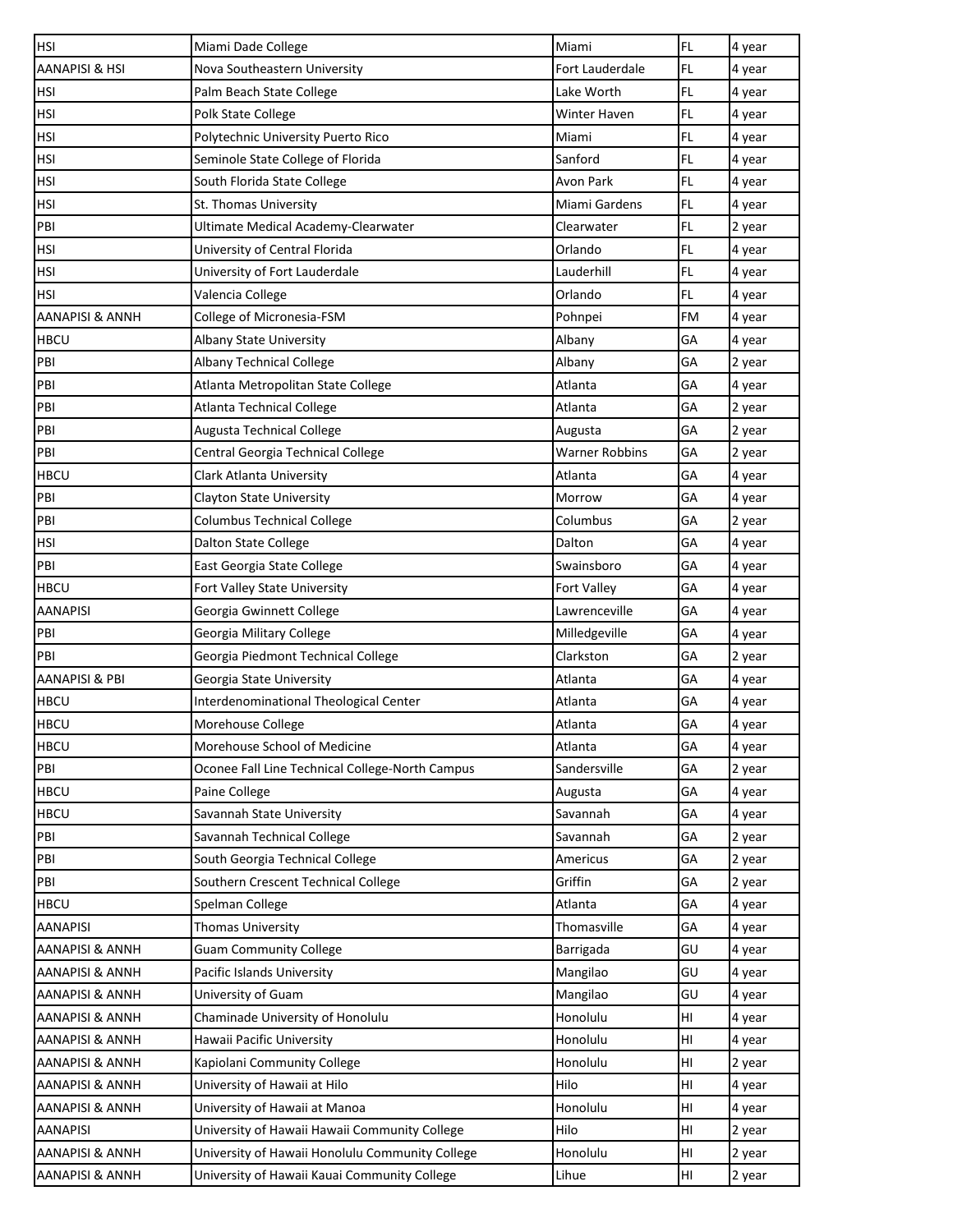| <b>AANAPISI &amp; ANNH</b> | University of Hawaii Leeward Community College         | Pearl City          | HI         | 2 year |
|----------------------------|--------------------------------------------------------|---------------------|------------|--------|
| AANAPISI & ANNH            | University of Hawaii Maui College                      | Kahului             | HI         | 4 year |
| AANAPISI & ANNH            | University of Hawaii West Oahu                         | Pearl City          | HI         | 4 year |
| <b>AANAPISI &amp; ANNH</b> | University of Hawaii Windward Community College        | Kaneohe             | HI         | 2 year |
| HSI                        | College of Southern Idaho                              | Twin Falls          | ID         | 4 year |
| <b>HSI</b>                 | Aurora University                                      | Aurora              | IL         | 4 year |
| <b>AANAPISI</b>            | <b>Benedictine University</b>                          | Lisle               | IL         | 4 year |
| PBI                        | Chicago State University                               | Chicago             | IL         | 4 year |
| <b>HSI</b>                 | City Colleges of Chicago Harold Washington College     | Chicago             | IL         | 2 year |
| <b>AANAPISI &amp; HSI</b>  | City Colleges of Chicago Harry S. Truman College       | Chicago             | IL         | 2 year |
| PBI                        | City Colleges of Chicago Kennedy-King College          | Chicago             | IL         | 2 year |
| PBI                        | City Colleges of Chicago Olive-Harvey College          | Chicago             | IL         | 2 year |
| <b>HSI</b>                 | City Colleges of Chicago Richard J. Daley College      | Chicago             | IL         | 2 year |
| <b>HSI</b>                 | City Colleges of Chicago Wilbur Wright College         | Chicago             | IL         | 2 year |
| <b>AANAPISI</b>            | College of Du Page                                     | Glen Ellyn          | IL         | 2 year |
| <b>HSI</b>                 | College of Lake County                                 | Grayslake           | IL         | 2 year |
| <b>HSI</b>                 | Concordia University Chicago                           | <b>River Forest</b> | IL         | 4 year |
| <b>HSI</b>                 | Dominican University                                   | <b>River Forest</b> | IL         | 4 year |
| <b>HSI</b>                 | <b>Elgin Community College</b>                         | Elgin               | IL         | 2 year |
| <b>HSI</b>                 | <b>Elmhurst College</b>                                | Elmhurst            | IL         | 4 year |
| PBI                        | Lincoln College                                        | Lincoln             | IL         | 4 year |
| <b>HSI</b>                 | MacCormac College                                      | Chicago             | IL         | 2 year |
| HSI & PBI                  | Malcolm X College, One of the City Colleges of Chicago | Chicago             | IL         | 2 year |
| <b>HSI</b>                 | Morton College                                         | Cicero              | IL         | 2 year |
| <b>HSI</b>                 | National-Louis University                              | Chicago             | IL         | 4 year |
| <b>HSI</b>                 | North Park University                                  | Chicago             | IL         | 4 year |
| <b>HSI</b>                 | Northeastern Illinois University                       | Chicago             | IL         | 4 year |
| AANAPISI                   | <b>Oakton Community College</b>                        | Des Plaines         | IL.        | 2 year |
| <b>AANAPISI</b>            | <b>Resurrection University</b>                         | Oak Park            | IL         | 4 year |
| <b>HSI</b>                 | Robert Morris University - Illinois                    | Chicago             | IL         | 4 year |
| HSI                        | Roosevelt University                                   | Chicago             | IL         | 4 year |
| <b>HSI</b>                 | Saint Xavier University                                | Chicago             | IL         | 4 year |
| PBI                        | South Suburban College of Cook County                  | South Holland       | IL         | 2 year |
| <b>HSI</b>                 | St. Augustine College                                  | Chicago             | IL         | 4 year |
| <b>HSI</b>                 | <b>Triton College</b>                                  | <b>River Grove</b>  | IL         | 2 year |
| AANAPISI & HSI             | University of Illinois at Chicago                      | Chicago             | IL         | 4 year |
| HSI                        | <b>Waubonsee Community College</b>                     | Sugar Grove         | IL         | 2 year |
| <b>HSI</b>                 | Calumet College of Saint Joseph                        | Whiting             | IN         | 4 year |
| <b>HSI</b>                 | <b>Indiana University Northwest</b>                    | Gary                | ${\sf IN}$ | 4 year |
| HSI                        | Dodge City Community College                           | Dodge City          | KS         | 2 year |
| <b>HSI</b>                 | Donnelly College                                       | Kansas City         | <b>KS</b>  | 4 year |
| <b>HSI</b>                 | <b>Garden City Community College</b>                   | Garden City         | <b>KS</b>  | 2 year |
| <b>TCU</b>                 | Haskell Indian Nations University                      | Lawrence            | KS         | 4 year |
| <b>HBCU</b>                | Kentucky State University                              | Frankfort           | KY         | 4 year |
| <b>HBCU</b>                | Simmons College of Kentucky                            | Louisville          | KY         | 4 year |
| PBI                        | <b>Baton Rouge Community College</b>                   | <b>Baton Rouge</b>  | LA         | 2 year |
| PBI                        | Delgado Community College                              | New Orleans         | LA         | 2 year |
| <b>HBCU</b>                | <b>Dillard University</b>                              | New Orleans         | LA         | 4 year |
| <b>HBCU</b>                | <b>Grambling State University</b>                      | Grambling           | LA         | 4 year |
| PBI                        | Northwest Louisiana Technical College Northwest Campus | Minden              | LA         | 2 year |
| PBI                        | <b>Nunez Community College</b>                         | Chalmette           | LA         | 2 year |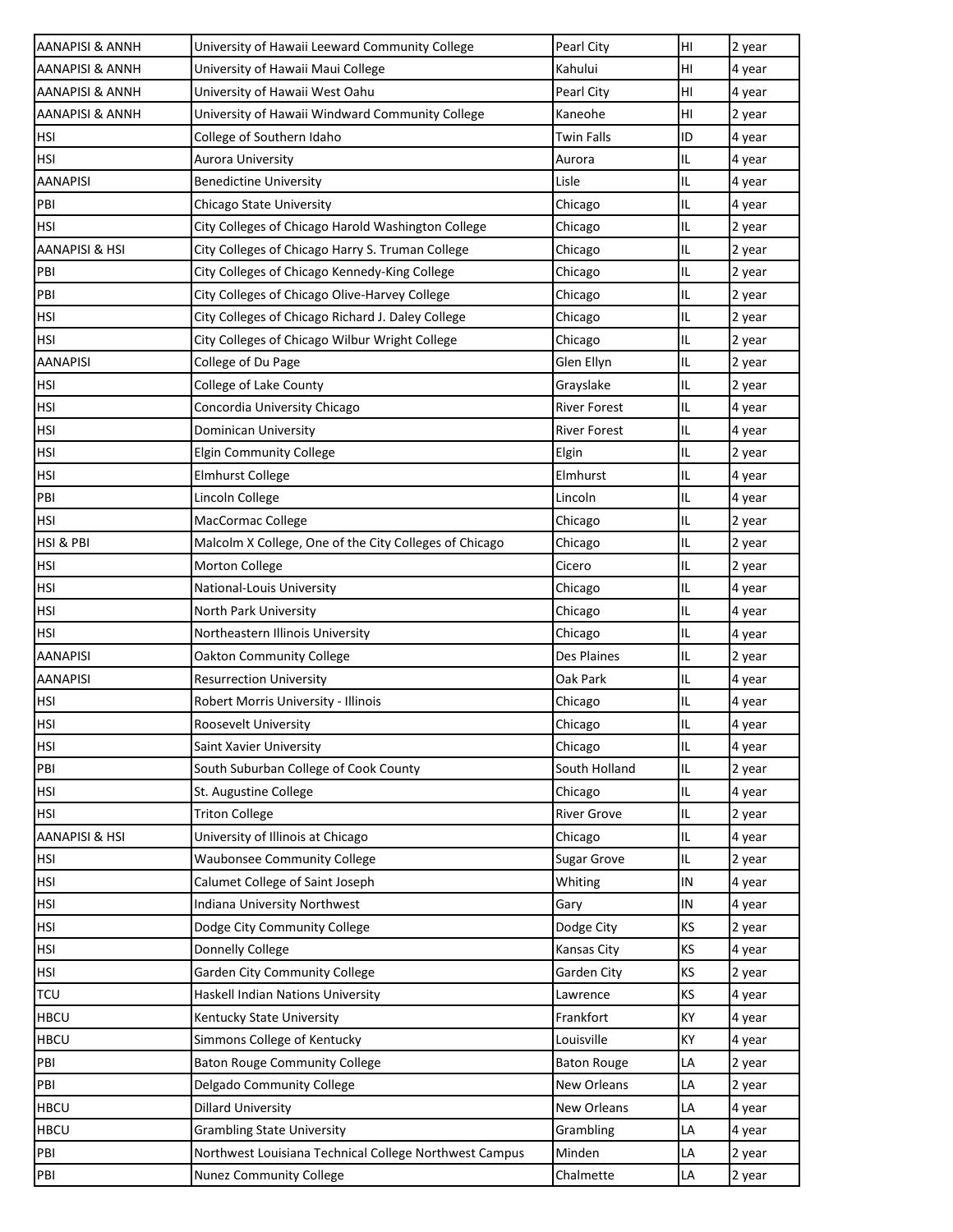| PBI                        | South Louisiana Community College                  | Lafayette               | LA        | 2 year |
|----------------------------|----------------------------------------------------|-------------------------|-----------|--------|
| <b>HBCU</b>                | Southern University and A&M College                | <b>Baton Rouge</b>      | LA        | 4 year |
| <b>HBCU</b>                | Southern University at New Orleans                 | <b>New Orleans</b>      | LA        | 4 year |
| <b>HBCU</b>                | Southern University at Shreveport-Louisiana        | Shreveport              | LA        | 2 year |
| <b>HBCU</b>                | Southern University Law Center                     | <b>Baton Rouge</b>      | LA        | 4 year |
| <b>HBCU</b>                | Xavier University of Louisiana                     | <b>New Orleans</b>      | LA        | 4 year |
| <b>HSI</b>                 | Benjamin Franklin Institute of Technology          | <b>Boston</b>           | MA        | 4 year |
| AANAPISI & HSI             | <b>Bunker Hill Community College</b>               | <b>Boston</b>           | МA        | 2 year |
| <b>HSI</b>                 | Cambridge College                                  | Cambridge               | MA        | 4 year |
| <b>AANAPISI</b>            | Middlesex Community College                        | Bedford                 | MA        | 2 year |
| <b>HSI</b>                 | Northern Essex Community College                   | Haverhill               | MA        | 2 year |
| HSI & PBI                  | <b>Roxbury Community College</b>                   | <b>Roxbury Crossing</b> | МA        | 2 year |
| <b>HSI</b>                 | Springfield Technical Community College            | Springfield             | МA        | 2 year |
| <b>AANAPISI</b>            | University of Massachusetts Boston                 | <b>Boston</b>           | MA        | 4 year |
| <b>AANAPISI</b>            | University of Massachusetts Lowell                 | Lowell                  | МA        | 4 year |
| <b>AANAPISI &amp; HSI</b>  | Urban College of Boston                            | <b>Boston</b>           | MA        | 2 year |
| <b>HBCU</b>                | <b>Bowie State University</b>                      | Bowie                   | <b>MD</b> | 4 year |
| <b>HBCU</b>                | Coppin State University                            | <b>Baltimore</b>        | <b>MD</b> | 4 year |
| <b>AANAPISI &amp; HSI</b>  | Montgomery College                                 | Rockville               | <b>MD</b> | 2 year |
| <b>HBCU</b>                | Morgan State University                            | <b>Baltimore</b>        | MD        | 4 year |
| PBI                        | Prince George's Community College                  | Largo                   | MD        | 2 year |
| PBI                        | University of Baltimore                            | <b>Baltimore</b>        | MD        | 4 year |
| <b>AANAPISI</b>            | University of Maryland Baltimore County            | <b>Baltimore</b>        | <b>MD</b> | 4 year |
| <b>HBCU</b>                | University of Maryland Eastern Shore               | <b>Princess Anne</b>    | <b>MD</b> | 4 year |
| <b>AANAPISI &amp; ANNH</b> | College of the Marshall Islands                    | Majuro                  | MH        | 4 year |
| <b>AANAPISI</b>            | <b>Andrews University</b>                          | <b>Berrien Springs</b>  | MI        | 4 year |
| <b>TCU</b>                 | Bay Mills Community College                        | <b>Brimley</b>          | MI        | 4 year |
| <b>TCU</b>                 | Keweenaw Bay Ojibwa Community College              | Baraga                  | MI        | 2 year |
| <b>TCU</b>                 | Saginaw Chippewa Tribal College                    | Mount Pleasant          | MI        | 2 year |
| PBI                        | Wayne County Community College District            | Detroit                 | MI        | 2 year |
| <b>AANAPISI</b>            | Augsburg University                                | Minneapolis             | MN        | 4 year |
| <b>AANAPISI</b>            | Century College                                    | White Bear Lake         | MN        | 2 year |
| <b>AANAPISI</b>            | Concordia University, St. Paul                     | Saint Paul              | MN        | 4 year |
| <b>TCU</b>                 | Fond du Lac Tribal and Community College           | Cloquet                 | MN        | 2 year |
| <b>AANAPISI</b>            | <b>Herzing University</b>                          | Minneapolis             | MN        | 4 year |
| <b>TCU</b>                 | Leech Lake Tribal College                          | Cass Lake               | MN        | 2 year |
| <b>AANAPISI</b>            | Metropolitan State University                      | Saint Paul              | MN        | 4 year |
| <b>AANAPISI</b>            | North Hennepin Community College                   | Brooklyn Park           | MN        | 2 year |
| <b>TCU</b>                 | Red Lake Nation College                            | Red Lake                | MN        | 2 year |
| <b>AANAPISI</b>            | Saint Paul College-A Community & Technical College | Saint Paul              | MN        | 2 year |
| <b>AANAPISI</b>            | St. Catherine University                           | Saint Paul              | MN        | 4 year |
| <b>AANAPISI</b>            | University of Minnesota                            | Minneapolis             | MN        | 4 year |
| <b>NASNTI</b>              | University of Minnesota-Morris                     | Morris                  | MN        | 4 year |
| <b>TCU</b>                 | White Earth Tribal and Community College           | Mahnomen                | MN        | 2 year |
| <b>HBCU</b>                | Harris-Stowe State University                      | Saint Louis             | <b>MO</b> | 4 year |
| <b>HBCU</b>                | Lincoln University                                 | Jefferson City          | <b>MO</b> | 4 year |
| <b>AANAPISI &amp; ANNH</b> | Northern Marianas College                          | Saipan                  | <b>MP</b> | 4 year |
| <b>HBCU</b>                | Alcorn State University                            | Lorman                  | <b>MS</b> | 4 year |
| PBI                        | <b>Belhaven University</b>                         | Jackson                 | <b>MS</b> | 4 year |
| <b>HBCU</b>                | Coahoma Community College                          | Clarksdale              | <b>MS</b> | 2 year |
| <b>HBCU</b>                | <b>Hinds Community College</b>                     | Raymond                 | <b>MS</b> | 2 year |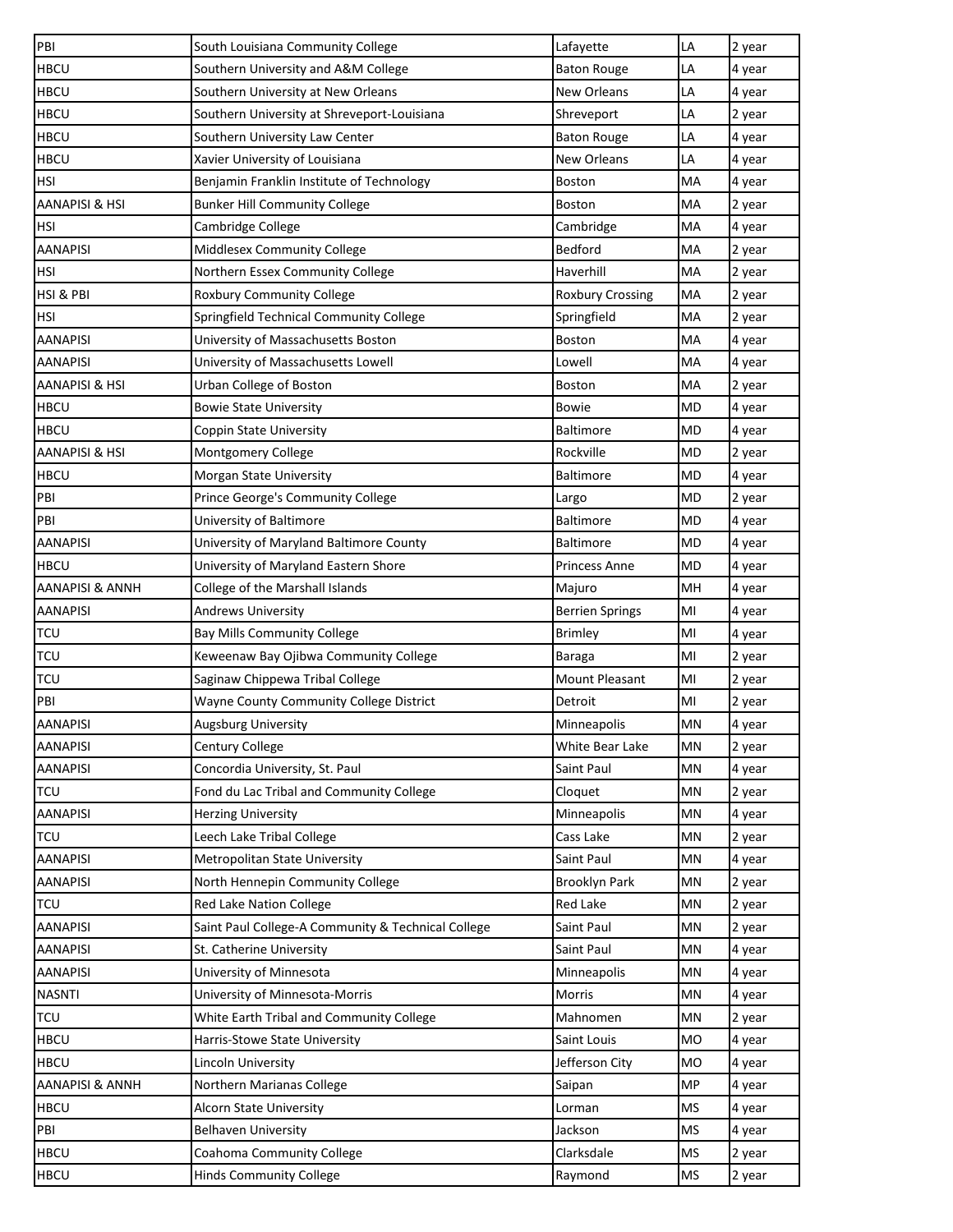| PBI                   | <b>Holmes Community College</b>                            | Goodman              | <b>MS</b>     | 2 year |
|-----------------------|------------------------------------------------------------|----------------------|---------------|--------|
| <b>HBCU</b>           | Jackson State University                                   | Jackson              | <b>MS</b>     | 4 year |
| PBI                   | <b>Meridian Community College</b>                          | Meridian             | <b>MS</b>     | 2 year |
| PBI                   | Mississippi Delta Community College                        | Moorhead             | <b>MS</b>     | 2 year |
| <b>HBCU</b>           | Mississippi Valley State University                        | Itta Bena            | <b>MS</b>     | 4 year |
| <b>HBCU</b>           | <b>Rust College</b>                                        | <b>Holly Springs</b> | <b>MS</b>     | 4 year |
| PBI                   | Southwest Mississippi Community College                    | Summit               | <b>MS</b>     | 2 year |
| <b>HBCU</b>           | Tougaloo College                                           | Tougaloo             | <b>MS</b>     | 4 year |
| <b>TCU</b>            | Aaniiih Nakoda College                                     | Harlem               | MT            | 4 year |
| <b>TCU</b>            | <b>Blackfeet Community College</b>                         | <b>Browning</b>      | MT            | 2 year |
| <b>TCU</b>            | Chief Dull Knife College                                   | Lame Deer            | MT            | 2 year |
| <b>TCU</b>            | Fort Peck Community College                                | Poplar               | MT            | 2 year |
| <b>ANNH &amp; TCU</b> | Little Big Horn College                                    | Crow Agency          | MT            | 2 year |
| <b>NASNTI</b>         | Montana State University-Northern                          | Havre                | MT            | 4 year |
| <b>TCU</b>            | Salish Kootenai College                                    | Pablo                | MT            | 4 year |
| <b>TCU</b>            | <b>Stone Child College</b>                                 | <b>Box Elder</b>     | MT            | 4 year |
| <b>HBCU</b>           | <b>Bennett College</b>                                     | Greensboro           | <b>NC</b>     | 4 year |
| <b>NASNTI</b>         | <b>Bladen Community College</b>                            | Dublin               | <b>NC</b>     | 2 year |
| PBI                   | Chowan University                                          | Murfreesboro         | <b>NC</b>     | 4 year |
| PBI                   | <b>Edgecombe Community College</b>                         | Tarboro              | <b>NC</b>     | 2 year |
| <b>HBCU</b>           | Elizabeth City State University                            | Elizabeth City       | <b>NC</b>     | 4 year |
| <b>HBCU</b>           | Fayetteville State University                              | Fayetteville         | <b>NC</b>     | 4 year |
| PBI                   | <b>Halifax Community College</b>                           | Weldon               | <b>NC</b>     | 2 year |
| PBI                   | Johnson & Wales University-Charlotte                       | Charlotte            | <b>NC</b>     | 4 year |
| <b>HBCU</b>           | Johnson C. Smith University                                | Charlotte            | <b>NC</b>     | 4 year |
| <b>HBCU</b>           | Livingstone College                                        | Salisbury            | <b>NC</b>     | 4 year |
| <b>HBCU</b>           | North Carolina Agricultural and Technical State University | Greensboro           | <b>NC</b>     | 4 year |
| <b>HBCU</b>           | North Carolina Central University                          | Durham               | <b>NC</b>     | 4 year |
| PBI                   | North Carolina Wesleyan College                            | Rocky Mount          | <b>NC</b>     | 4 year |
| <b>NASNTI</b>         | Robeson Community College                                  | Lumberton            | <b>NC</b>     | 2 year |
| <b>HBCU</b>           | Saint Augustine's University                               | Raleigh              | <b>NC</b>     | 4 year |
| <b>HSI</b>            | <b>Sampson Community College</b>                           | Clinton              | <b>NC</b>     | 2 year |
| <b>HBCU</b>           | Shaw University                                            | Raleigh              | <b>NC</b>     | 4 year |
| <b>NASNTI</b>         | University of North Carolina at Pembroke                   | Pembroke             | <b>NC</b>     | 4 year |
| <b>HBCU</b>           | Winston-Salem State University                             | Winston-Salem        | <b>NC</b>     | 4 year |
| <b>TCU</b>            | Cankdeska Cikana Community College                         | Fort Totten          | <b>ND</b>     | 2 year |
| <b>TCU</b>            | Nueta Hidatsa Sahnish College                              | New Town             | <b>ND</b>     | 4 year |
| <b>TCU</b>            | <b>Sitting Bull College</b>                                | <b>Fort Yates</b>    | <b>ND</b>     | 4 year |
| <b>ANNH &amp; TCU</b> | <b>Turtle Mountain Community College</b>                   | Belcourt             | ND            | 4 year |
| <b>TCU</b>            | United Tribes Technical College                            | <b>Bismarck</b>      | <b>ND</b>     | 4 year |
| <b>TCU</b>            | Little Priest Tribal College                               | Winnebago            | <b>NE</b>     | 2 year |
| <b>TCU</b>            | Nebraska Indian Community College                          | Macy                 | <b>NE</b>     | 2 year |
| <b>HSI</b>            | <b>Union College</b>                                       | Lincoln              | <b>NE</b>     | 4 year |
| <b>HSI</b>            | <b>Bergen Community College</b>                            | Paramus              | NJ            | 2 year |
| HSI & PBI             | <b>Bloomfield College</b>                                  | Bloomfield           | $\mathsf{NJ}$ | 4 year |
| HSI                   | Caldwell University                                        | Caldwell             | NJ            | 4 year |
| <b>HSI</b>            | College of Saint Elizabeth                                 | Morristown           | $\mathsf{NJ}$ | 4 year |
| <b>HSI</b>            | <b>Cumberland County College</b>                           | Vineland             | $\mathsf{NJ}$ | 2 year |
| <b>HSI</b>            | Fairleigh Dickinson University                             | Teaneck              | NJ            | 4 year |
| <b>HSI</b>            | Felician University                                        | Lodi                 | NJ            | 4 year |
| HSI                   | <b>Hudson County Community College</b>                     | Jersey City          | NJ            | 2 year |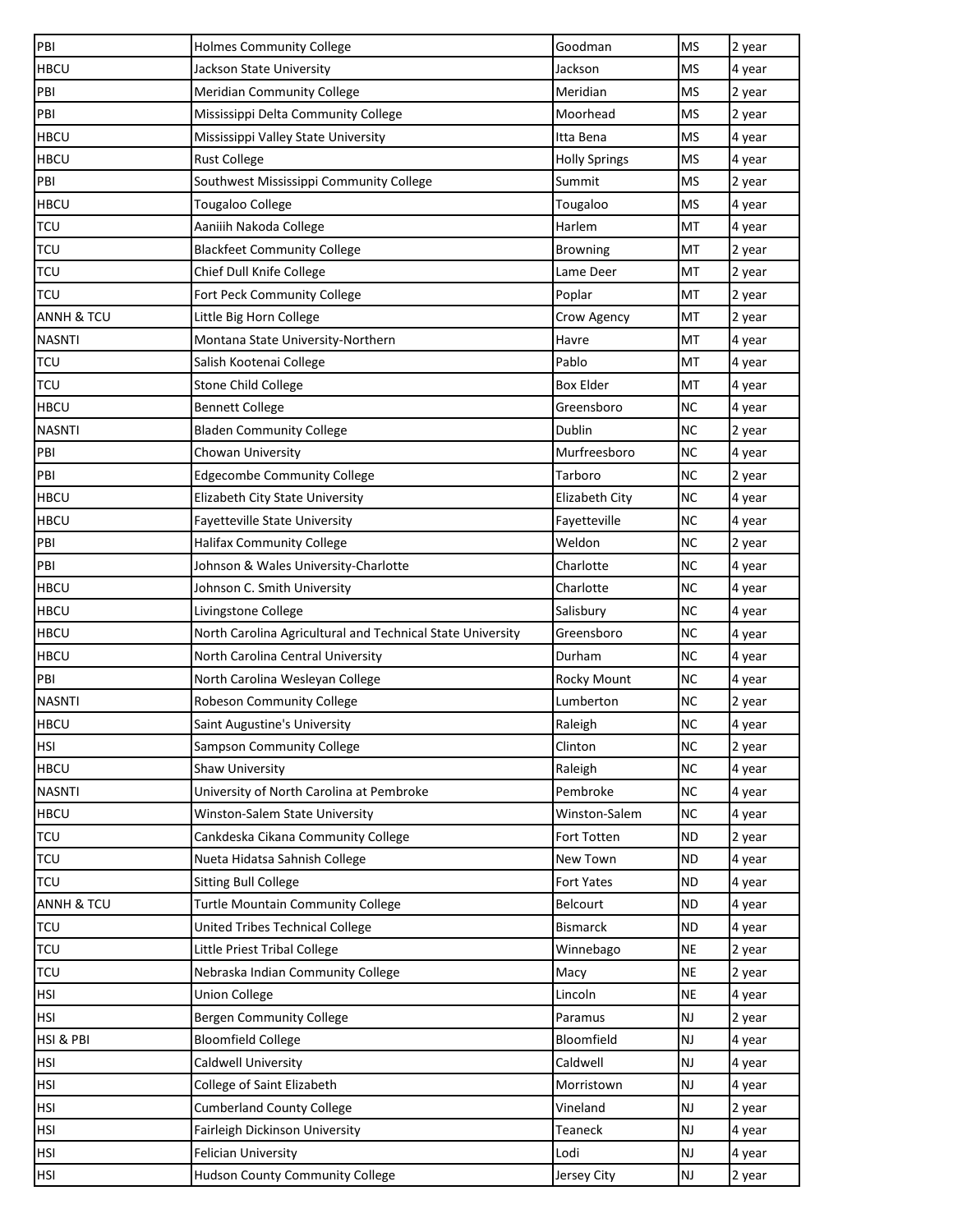| <b>NJ</b><br>AANAPISI & HSI<br>Middlesex County College<br>Edison<br>2 year<br>NJ<br>HSI<br>Montclair State University<br>Montclair<br>4 year<br><b>NJ</b><br><b>HSI</b><br>4 year<br>New Jersey City University<br>Jersey City<br><b>NJ</b><br>HSI<br>Passaic County Community College<br>Paterson<br>2 year<br><b>NJ</b><br>4 year<br>HSI<br>Pillar College<br>Zarephath<br><b>AANAPISI &amp; HSI</b><br><b>NJ</b><br><b>Rutgers University - Newark</b><br>Newark<br>4 year<br>HSI<br>Saint Peter's University<br><b>NJ</b><br>4 year<br>Jersey City<br><b>NJ</b><br><b>HSI</b><br>Cranford<br><b>Union County College</b><br>2 year<br>NJ<br>HSI<br>William Paterson University of New Jersey<br>Wayne<br>4 year<br><b>HSI</b><br>Central New Mexico Community College<br><b>NM</b><br>2 year<br>Albuquerque<br><b>HSI</b><br><b>Clovis Community College</b><br>Clovis<br><b>NM</b><br>2 year<br><b>HSI</b><br>College of the Southwest<br>Hobbs<br>ΝM<br>4 year<br><b>HSI</b><br>Eastern New Mexico University Main Campus<br>Portales<br>ΝM<br>4 year<br>HSI<br>Roswell<br>ΝM<br>2 year<br>Eastern New Mexico University-Roswell<br><b>TCU</b><br>Institute of American Indian and Alaska Native Culture and Arts Santa Fe<br><b>NM</b><br>4 year<br><b>ANNH &amp; TCU</b><br>Navajo Technical University<br>Crownpoint<br>ΝM<br>4 year<br>4 year<br>HSI<br>New Mexico Highlands University<br>Las Vegas<br><b>NM</b><br><b>HSI</b><br>Socorro<br><b>NM</b><br>New Mexico Institute of Mining and Technology<br>4 year<br>HSI<br>New Mexico State University at Alamogordo<br>Alamogordo<br>ΝM<br>2 year<br>HSI<br>Carlsbad<br>New Mexico State University at Carlsbad<br>ΝM<br>2 year<br><b>HSI</b><br>New Mexico State University Dona Ana Community College<br>ΝM<br>Las Cruces<br>2 year<br>ANNH & HSI & NASNTI<br>New Mexico State University Grants<br>NM<br>2 year<br>Grants<br>HSI<br>New Mexico State University Main Campus<br>Las Cruces<br>NM<br>4 year<br>HSI<br>Northern New Mexico College<br>Espanola<br><b>NM</b><br>4 year<br><b>ANNH &amp; NASNTI</b><br>San Juan College<br><b>NM</b><br>2 year<br>Farmington<br><b>HSI</b><br>Santa Fe Community College<br>Santa Fe<br>ΝM<br>2 year<br><b>TCU</b><br>Southwestern Indian Polytechnic Institute<br><b>NM</b><br>Albuquerque<br>2 year<br><b>HSI</b><br>University of New Mexico Main Campus<br>Albuquerque<br>ΝM<br>4 year<br><b>HSI</b><br>University of New Mexico-Los Alamos<br>Los Alamos<br><b>NM</b><br>2 year<br><b>HSI</b><br>University of New Mexico-Taos<br><b>NM</b><br>2 year<br>Taos<br><b>HSI</b><br>University of New Mexico-Valencia<br>Los Lunas<br><b>NM</b><br>2 year<br>HSI<br><b>Western New Mexico University</b><br>Silver City<br>NM<br>4 year<br>AANAPISI & HSI<br>College of Southern Nevada<br><b>NV</b><br>4 year<br>Las Vegas<br><b>AANAPISI &amp; HSI</b><br><b>NV</b><br>Nevada State College<br>Henderson<br>4 year<br>Truckee Meadows Community College<br><b>NV</b><br>HSI<br>Reno<br>4 year<br>AANAPISI & HSI<br><b>NV</b><br>4 year<br>University of Nevada-Las Vegas<br>Las Vegas<br><b>NV</b><br>HSI<br>Western Nevada College<br>Carson City<br>4 year<br><b>AANAPISI</b><br>Adelphi University<br>Garden City<br><b>NY</b><br>4 year<br>Baruch College/City University of New York<br>New York<br><b>NY</b><br><b>AANAPISI</b><br>4 year<br>HSI<br><b>Boricua College</b><br>New York<br><b>NY</b><br>4 year<br>AANAPISI & HSI<br>City University of New York Borough of Manhattan Community New York<br><b>NY</b><br>2 year<br><b>NY</b><br>HSI<br>City University of New York Bronx Community College<br><b>Bronx</b><br>2 year<br><b>NY</b><br>AANAPISI<br>City University of New York Brooklyn College<br>Brooklyn<br>4 year<br>City University of New York Herbert H. Lehman College<br><b>NY</b><br>HSI<br><b>Bronx</b><br>4 year<br>New York<br>AANAPISI & HSI<br>City University of New York Hunter College<br><b>NY</b><br>4 year<br><b>NY</b><br>AANAPISI & HSI<br>City University of New York John Jay College of Criminal Justice New York<br>4 year<br><b>NY</b><br>PBI<br>City University of New York Medgar Evers College<br>Brooklyn<br>4 year<br>AANAPISI & HSI<br><b>NY</b><br>City University of New York Queens College<br>Flushing<br>4 year<br>AANAPISI & HSI<br>City University of New York Queensborough Community Colleg Bayside<br><b>NY</b><br>2 year<br>City University of New York Stella and Charles Guttman Commu New York | <b>HSI</b> | Kean University | Union | <b>NJ</b> | 4 year |
|--------------------------------------------------------------------------------------------------------------------------------------------------------------------------------------------------------------------------------------------------------------------------------------------------------------------------------------------------------------------------------------------------------------------------------------------------------------------------------------------------------------------------------------------------------------------------------------------------------------------------------------------------------------------------------------------------------------------------------------------------------------------------------------------------------------------------------------------------------------------------------------------------------------------------------------------------------------------------------------------------------------------------------------------------------------------------------------------------------------------------------------------------------------------------------------------------------------------------------------------------------------------------------------------------------------------------------------------------------------------------------------------------------------------------------------------------------------------------------------------------------------------------------------------------------------------------------------------------------------------------------------------------------------------------------------------------------------------------------------------------------------------------------------------------------------------------------------------------------------------------------------------------------------------------------------------------------------------------------------------------------------------------------------------------------------------------------------------------------------------------------------------------------------------------------------------------------------------------------------------------------------------------------------------------------------------------------------------------------------------------------------------------------------------------------------------------------------------------------------------------------------------------------------------------------------------------------------------------------------------------------------------------------------------------------------------------------------------------------------------------------------------------------------------------------------------------------------------------------------------------------------------------------------------------------------------------------------------------------------------------------------------------------------------------------------------------------------------------------------------------------------------------------------------------------------------------------------------------------------------------------------------------------------------------------------------------------------------------------------------------------------------------------------------------------------------------------------------------------------------------------------------------------------------------------------------------------------------------------------------------------------------------------------------------------------------------------------------------------------------------------------------------------------------------------------------------------------------------------------------------------------------------------------------------------------------------------------------------------------------------------------------------------------------------------------------------------------------------------------------------------------------------------------------------------------------------------------------------------------------------------------------------------------------------------------------------------------------------------------------------------------------------------------------------------------------------------------------------------|------------|-----------------|-------|-----------|--------|
|                                                                                                                                                                                                                                                                                                                                                                                                                                                                                                                                                                                                                                                                                                                                                                                                                                                                                                                                                                                                                                                                                                                                                                                                                                                                                                                                                                                                                                                                                                                                                                                                                                                                                                                                                                                                                                                                                                                                                                                                                                                                                                                                                                                                                                                                                                                                                                                                                                                                                                                                                                                                                                                                                                                                                                                                                                                                                                                                                                                                                                                                                                                                                                                                                                                                                                                                                                                                                                                                                                                                                                                                                                                                                                                                                                                                                                                                                                                                                                                                                                                                                                                                                                                                                                                                                                                                                                                                                                                                                |            |                 |       |           |        |
|                                                                                                                                                                                                                                                                                                                                                                                                                                                                                                                                                                                                                                                                                                                                                                                                                                                                                                                                                                                                                                                                                                                                                                                                                                                                                                                                                                                                                                                                                                                                                                                                                                                                                                                                                                                                                                                                                                                                                                                                                                                                                                                                                                                                                                                                                                                                                                                                                                                                                                                                                                                                                                                                                                                                                                                                                                                                                                                                                                                                                                                                                                                                                                                                                                                                                                                                                                                                                                                                                                                                                                                                                                                                                                                                                                                                                                                                                                                                                                                                                                                                                                                                                                                                                                                                                                                                                                                                                                                                                |            |                 |       |           |        |
|                                                                                                                                                                                                                                                                                                                                                                                                                                                                                                                                                                                                                                                                                                                                                                                                                                                                                                                                                                                                                                                                                                                                                                                                                                                                                                                                                                                                                                                                                                                                                                                                                                                                                                                                                                                                                                                                                                                                                                                                                                                                                                                                                                                                                                                                                                                                                                                                                                                                                                                                                                                                                                                                                                                                                                                                                                                                                                                                                                                                                                                                                                                                                                                                                                                                                                                                                                                                                                                                                                                                                                                                                                                                                                                                                                                                                                                                                                                                                                                                                                                                                                                                                                                                                                                                                                                                                                                                                                                                                |            |                 |       |           |        |
|                                                                                                                                                                                                                                                                                                                                                                                                                                                                                                                                                                                                                                                                                                                                                                                                                                                                                                                                                                                                                                                                                                                                                                                                                                                                                                                                                                                                                                                                                                                                                                                                                                                                                                                                                                                                                                                                                                                                                                                                                                                                                                                                                                                                                                                                                                                                                                                                                                                                                                                                                                                                                                                                                                                                                                                                                                                                                                                                                                                                                                                                                                                                                                                                                                                                                                                                                                                                                                                                                                                                                                                                                                                                                                                                                                                                                                                                                                                                                                                                                                                                                                                                                                                                                                                                                                                                                                                                                                                                                |            |                 |       |           |        |
|                                                                                                                                                                                                                                                                                                                                                                                                                                                                                                                                                                                                                                                                                                                                                                                                                                                                                                                                                                                                                                                                                                                                                                                                                                                                                                                                                                                                                                                                                                                                                                                                                                                                                                                                                                                                                                                                                                                                                                                                                                                                                                                                                                                                                                                                                                                                                                                                                                                                                                                                                                                                                                                                                                                                                                                                                                                                                                                                                                                                                                                                                                                                                                                                                                                                                                                                                                                                                                                                                                                                                                                                                                                                                                                                                                                                                                                                                                                                                                                                                                                                                                                                                                                                                                                                                                                                                                                                                                                                                |            |                 |       |           |        |
|                                                                                                                                                                                                                                                                                                                                                                                                                                                                                                                                                                                                                                                                                                                                                                                                                                                                                                                                                                                                                                                                                                                                                                                                                                                                                                                                                                                                                                                                                                                                                                                                                                                                                                                                                                                                                                                                                                                                                                                                                                                                                                                                                                                                                                                                                                                                                                                                                                                                                                                                                                                                                                                                                                                                                                                                                                                                                                                                                                                                                                                                                                                                                                                                                                                                                                                                                                                                                                                                                                                                                                                                                                                                                                                                                                                                                                                                                                                                                                                                                                                                                                                                                                                                                                                                                                                                                                                                                                                                                |            |                 |       |           |        |
|                                                                                                                                                                                                                                                                                                                                                                                                                                                                                                                                                                                                                                                                                                                                                                                                                                                                                                                                                                                                                                                                                                                                                                                                                                                                                                                                                                                                                                                                                                                                                                                                                                                                                                                                                                                                                                                                                                                                                                                                                                                                                                                                                                                                                                                                                                                                                                                                                                                                                                                                                                                                                                                                                                                                                                                                                                                                                                                                                                                                                                                                                                                                                                                                                                                                                                                                                                                                                                                                                                                                                                                                                                                                                                                                                                                                                                                                                                                                                                                                                                                                                                                                                                                                                                                                                                                                                                                                                                                                                |            |                 |       |           |        |
|                                                                                                                                                                                                                                                                                                                                                                                                                                                                                                                                                                                                                                                                                                                                                                                                                                                                                                                                                                                                                                                                                                                                                                                                                                                                                                                                                                                                                                                                                                                                                                                                                                                                                                                                                                                                                                                                                                                                                                                                                                                                                                                                                                                                                                                                                                                                                                                                                                                                                                                                                                                                                                                                                                                                                                                                                                                                                                                                                                                                                                                                                                                                                                                                                                                                                                                                                                                                                                                                                                                                                                                                                                                                                                                                                                                                                                                                                                                                                                                                                                                                                                                                                                                                                                                                                                                                                                                                                                                                                |            |                 |       |           |        |
|                                                                                                                                                                                                                                                                                                                                                                                                                                                                                                                                                                                                                                                                                                                                                                                                                                                                                                                                                                                                                                                                                                                                                                                                                                                                                                                                                                                                                                                                                                                                                                                                                                                                                                                                                                                                                                                                                                                                                                                                                                                                                                                                                                                                                                                                                                                                                                                                                                                                                                                                                                                                                                                                                                                                                                                                                                                                                                                                                                                                                                                                                                                                                                                                                                                                                                                                                                                                                                                                                                                                                                                                                                                                                                                                                                                                                                                                                                                                                                                                                                                                                                                                                                                                                                                                                                                                                                                                                                                                                |            |                 |       |           |        |
|                                                                                                                                                                                                                                                                                                                                                                                                                                                                                                                                                                                                                                                                                                                                                                                                                                                                                                                                                                                                                                                                                                                                                                                                                                                                                                                                                                                                                                                                                                                                                                                                                                                                                                                                                                                                                                                                                                                                                                                                                                                                                                                                                                                                                                                                                                                                                                                                                                                                                                                                                                                                                                                                                                                                                                                                                                                                                                                                                                                                                                                                                                                                                                                                                                                                                                                                                                                                                                                                                                                                                                                                                                                                                                                                                                                                                                                                                                                                                                                                                                                                                                                                                                                                                                                                                                                                                                                                                                                                                |            |                 |       |           |        |
|                                                                                                                                                                                                                                                                                                                                                                                                                                                                                                                                                                                                                                                                                                                                                                                                                                                                                                                                                                                                                                                                                                                                                                                                                                                                                                                                                                                                                                                                                                                                                                                                                                                                                                                                                                                                                                                                                                                                                                                                                                                                                                                                                                                                                                                                                                                                                                                                                                                                                                                                                                                                                                                                                                                                                                                                                                                                                                                                                                                                                                                                                                                                                                                                                                                                                                                                                                                                                                                                                                                                                                                                                                                                                                                                                                                                                                                                                                                                                                                                                                                                                                                                                                                                                                                                                                                                                                                                                                                                                |            |                 |       |           |        |
|                                                                                                                                                                                                                                                                                                                                                                                                                                                                                                                                                                                                                                                                                                                                                                                                                                                                                                                                                                                                                                                                                                                                                                                                                                                                                                                                                                                                                                                                                                                                                                                                                                                                                                                                                                                                                                                                                                                                                                                                                                                                                                                                                                                                                                                                                                                                                                                                                                                                                                                                                                                                                                                                                                                                                                                                                                                                                                                                                                                                                                                                                                                                                                                                                                                                                                                                                                                                                                                                                                                                                                                                                                                                                                                                                                                                                                                                                                                                                                                                                                                                                                                                                                                                                                                                                                                                                                                                                                                                                |            |                 |       |           |        |
|                                                                                                                                                                                                                                                                                                                                                                                                                                                                                                                                                                                                                                                                                                                                                                                                                                                                                                                                                                                                                                                                                                                                                                                                                                                                                                                                                                                                                                                                                                                                                                                                                                                                                                                                                                                                                                                                                                                                                                                                                                                                                                                                                                                                                                                                                                                                                                                                                                                                                                                                                                                                                                                                                                                                                                                                                                                                                                                                                                                                                                                                                                                                                                                                                                                                                                                                                                                                                                                                                                                                                                                                                                                                                                                                                                                                                                                                                                                                                                                                                                                                                                                                                                                                                                                                                                                                                                                                                                                                                |            |                 |       |           |        |
|                                                                                                                                                                                                                                                                                                                                                                                                                                                                                                                                                                                                                                                                                                                                                                                                                                                                                                                                                                                                                                                                                                                                                                                                                                                                                                                                                                                                                                                                                                                                                                                                                                                                                                                                                                                                                                                                                                                                                                                                                                                                                                                                                                                                                                                                                                                                                                                                                                                                                                                                                                                                                                                                                                                                                                                                                                                                                                                                                                                                                                                                                                                                                                                                                                                                                                                                                                                                                                                                                                                                                                                                                                                                                                                                                                                                                                                                                                                                                                                                                                                                                                                                                                                                                                                                                                                                                                                                                                                                                |            |                 |       |           |        |
|                                                                                                                                                                                                                                                                                                                                                                                                                                                                                                                                                                                                                                                                                                                                                                                                                                                                                                                                                                                                                                                                                                                                                                                                                                                                                                                                                                                                                                                                                                                                                                                                                                                                                                                                                                                                                                                                                                                                                                                                                                                                                                                                                                                                                                                                                                                                                                                                                                                                                                                                                                                                                                                                                                                                                                                                                                                                                                                                                                                                                                                                                                                                                                                                                                                                                                                                                                                                                                                                                                                                                                                                                                                                                                                                                                                                                                                                                                                                                                                                                                                                                                                                                                                                                                                                                                                                                                                                                                                                                |            |                 |       |           |        |
|                                                                                                                                                                                                                                                                                                                                                                                                                                                                                                                                                                                                                                                                                                                                                                                                                                                                                                                                                                                                                                                                                                                                                                                                                                                                                                                                                                                                                                                                                                                                                                                                                                                                                                                                                                                                                                                                                                                                                                                                                                                                                                                                                                                                                                                                                                                                                                                                                                                                                                                                                                                                                                                                                                                                                                                                                                                                                                                                                                                                                                                                                                                                                                                                                                                                                                                                                                                                                                                                                                                                                                                                                                                                                                                                                                                                                                                                                                                                                                                                                                                                                                                                                                                                                                                                                                                                                                                                                                                                                |            |                 |       |           |        |
|                                                                                                                                                                                                                                                                                                                                                                                                                                                                                                                                                                                                                                                                                                                                                                                                                                                                                                                                                                                                                                                                                                                                                                                                                                                                                                                                                                                                                                                                                                                                                                                                                                                                                                                                                                                                                                                                                                                                                                                                                                                                                                                                                                                                                                                                                                                                                                                                                                                                                                                                                                                                                                                                                                                                                                                                                                                                                                                                                                                                                                                                                                                                                                                                                                                                                                                                                                                                                                                                                                                                                                                                                                                                                                                                                                                                                                                                                                                                                                                                                                                                                                                                                                                                                                                                                                                                                                                                                                                                                |            |                 |       |           |        |
|                                                                                                                                                                                                                                                                                                                                                                                                                                                                                                                                                                                                                                                                                                                                                                                                                                                                                                                                                                                                                                                                                                                                                                                                                                                                                                                                                                                                                                                                                                                                                                                                                                                                                                                                                                                                                                                                                                                                                                                                                                                                                                                                                                                                                                                                                                                                                                                                                                                                                                                                                                                                                                                                                                                                                                                                                                                                                                                                                                                                                                                                                                                                                                                                                                                                                                                                                                                                                                                                                                                                                                                                                                                                                                                                                                                                                                                                                                                                                                                                                                                                                                                                                                                                                                                                                                                                                                                                                                                                                |            |                 |       |           |        |
|                                                                                                                                                                                                                                                                                                                                                                                                                                                                                                                                                                                                                                                                                                                                                                                                                                                                                                                                                                                                                                                                                                                                                                                                                                                                                                                                                                                                                                                                                                                                                                                                                                                                                                                                                                                                                                                                                                                                                                                                                                                                                                                                                                                                                                                                                                                                                                                                                                                                                                                                                                                                                                                                                                                                                                                                                                                                                                                                                                                                                                                                                                                                                                                                                                                                                                                                                                                                                                                                                                                                                                                                                                                                                                                                                                                                                                                                                                                                                                                                                                                                                                                                                                                                                                                                                                                                                                                                                                                                                |            |                 |       |           |        |
|                                                                                                                                                                                                                                                                                                                                                                                                                                                                                                                                                                                                                                                                                                                                                                                                                                                                                                                                                                                                                                                                                                                                                                                                                                                                                                                                                                                                                                                                                                                                                                                                                                                                                                                                                                                                                                                                                                                                                                                                                                                                                                                                                                                                                                                                                                                                                                                                                                                                                                                                                                                                                                                                                                                                                                                                                                                                                                                                                                                                                                                                                                                                                                                                                                                                                                                                                                                                                                                                                                                                                                                                                                                                                                                                                                                                                                                                                                                                                                                                                                                                                                                                                                                                                                                                                                                                                                                                                                                                                |            |                 |       |           |        |
|                                                                                                                                                                                                                                                                                                                                                                                                                                                                                                                                                                                                                                                                                                                                                                                                                                                                                                                                                                                                                                                                                                                                                                                                                                                                                                                                                                                                                                                                                                                                                                                                                                                                                                                                                                                                                                                                                                                                                                                                                                                                                                                                                                                                                                                                                                                                                                                                                                                                                                                                                                                                                                                                                                                                                                                                                                                                                                                                                                                                                                                                                                                                                                                                                                                                                                                                                                                                                                                                                                                                                                                                                                                                                                                                                                                                                                                                                                                                                                                                                                                                                                                                                                                                                                                                                                                                                                                                                                                                                |            |                 |       |           |        |
|                                                                                                                                                                                                                                                                                                                                                                                                                                                                                                                                                                                                                                                                                                                                                                                                                                                                                                                                                                                                                                                                                                                                                                                                                                                                                                                                                                                                                                                                                                                                                                                                                                                                                                                                                                                                                                                                                                                                                                                                                                                                                                                                                                                                                                                                                                                                                                                                                                                                                                                                                                                                                                                                                                                                                                                                                                                                                                                                                                                                                                                                                                                                                                                                                                                                                                                                                                                                                                                                                                                                                                                                                                                                                                                                                                                                                                                                                                                                                                                                                                                                                                                                                                                                                                                                                                                                                                                                                                                                                |            |                 |       |           |        |
|                                                                                                                                                                                                                                                                                                                                                                                                                                                                                                                                                                                                                                                                                                                                                                                                                                                                                                                                                                                                                                                                                                                                                                                                                                                                                                                                                                                                                                                                                                                                                                                                                                                                                                                                                                                                                                                                                                                                                                                                                                                                                                                                                                                                                                                                                                                                                                                                                                                                                                                                                                                                                                                                                                                                                                                                                                                                                                                                                                                                                                                                                                                                                                                                                                                                                                                                                                                                                                                                                                                                                                                                                                                                                                                                                                                                                                                                                                                                                                                                                                                                                                                                                                                                                                                                                                                                                                                                                                                                                |            |                 |       |           |        |
|                                                                                                                                                                                                                                                                                                                                                                                                                                                                                                                                                                                                                                                                                                                                                                                                                                                                                                                                                                                                                                                                                                                                                                                                                                                                                                                                                                                                                                                                                                                                                                                                                                                                                                                                                                                                                                                                                                                                                                                                                                                                                                                                                                                                                                                                                                                                                                                                                                                                                                                                                                                                                                                                                                                                                                                                                                                                                                                                                                                                                                                                                                                                                                                                                                                                                                                                                                                                                                                                                                                                                                                                                                                                                                                                                                                                                                                                                                                                                                                                                                                                                                                                                                                                                                                                                                                                                                                                                                                                                |            |                 |       |           |        |
|                                                                                                                                                                                                                                                                                                                                                                                                                                                                                                                                                                                                                                                                                                                                                                                                                                                                                                                                                                                                                                                                                                                                                                                                                                                                                                                                                                                                                                                                                                                                                                                                                                                                                                                                                                                                                                                                                                                                                                                                                                                                                                                                                                                                                                                                                                                                                                                                                                                                                                                                                                                                                                                                                                                                                                                                                                                                                                                                                                                                                                                                                                                                                                                                                                                                                                                                                                                                                                                                                                                                                                                                                                                                                                                                                                                                                                                                                                                                                                                                                                                                                                                                                                                                                                                                                                                                                                                                                                                                                |            |                 |       |           |        |
|                                                                                                                                                                                                                                                                                                                                                                                                                                                                                                                                                                                                                                                                                                                                                                                                                                                                                                                                                                                                                                                                                                                                                                                                                                                                                                                                                                                                                                                                                                                                                                                                                                                                                                                                                                                                                                                                                                                                                                                                                                                                                                                                                                                                                                                                                                                                                                                                                                                                                                                                                                                                                                                                                                                                                                                                                                                                                                                                                                                                                                                                                                                                                                                                                                                                                                                                                                                                                                                                                                                                                                                                                                                                                                                                                                                                                                                                                                                                                                                                                                                                                                                                                                                                                                                                                                                                                                                                                                                                                |            |                 |       |           |        |
|                                                                                                                                                                                                                                                                                                                                                                                                                                                                                                                                                                                                                                                                                                                                                                                                                                                                                                                                                                                                                                                                                                                                                                                                                                                                                                                                                                                                                                                                                                                                                                                                                                                                                                                                                                                                                                                                                                                                                                                                                                                                                                                                                                                                                                                                                                                                                                                                                                                                                                                                                                                                                                                                                                                                                                                                                                                                                                                                                                                                                                                                                                                                                                                                                                                                                                                                                                                                                                                                                                                                                                                                                                                                                                                                                                                                                                                                                                                                                                                                                                                                                                                                                                                                                                                                                                                                                                                                                                                                                |            |                 |       |           |        |
|                                                                                                                                                                                                                                                                                                                                                                                                                                                                                                                                                                                                                                                                                                                                                                                                                                                                                                                                                                                                                                                                                                                                                                                                                                                                                                                                                                                                                                                                                                                                                                                                                                                                                                                                                                                                                                                                                                                                                                                                                                                                                                                                                                                                                                                                                                                                                                                                                                                                                                                                                                                                                                                                                                                                                                                                                                                                                                                                                                                                                                                                                                                                                                                                                                                                                                                                                                                                                                                                                                                                                                                                                                                                                                                                                                                                                                                                                                                                                                                                                                                                                                                                                                                                                                                                                                                                                                                                                                                                                |            |                 |       |           |        |
|                                                                                                                                                                                                                                                                                                                                                                                                                                                                                                                                                                                                                                                                                                                                                                                                                                                                                                                                                                                                                                                                                                                                                                                                                                                                                                                                                                                                                                                                                                                                                                                                                                                                                                                                                                                                                                                                                                                                                                                                                                                                                                                                                                                                                                                                                                                                                                                                                                                                                                                                                                                                                                                                                                                                                                                                                                                                                                                                                                                                                                                                                                                                                                                                                                                                                                                                                                                                                                                                                                                                                                                                                                                                                                                                                                                                                                                                                                                                                                                                                                                                                                                                                                                                                                                                                                                                                                                                                                                                                |            |                 |       |           |        |
|                                                                                                                                                                                                                                                                                                                                                                                                                                                                                                                                                                                                                                                                                                                                                                                                                                                                                                                                                                                                                                                                                                                                                                                                                                                                                                                                                                                                                                                                                                                                                                                                                                                                                                                                                                                                                                                                                                                                                                                                                                                                                                                                                                                                                                                                                                                                                                                                                                                                                                                                                                                                                                                                                                                                                                                                                                                                                                                                                                                                                                                                                                                                                                                                                                                                                                                                                                                                                                                                                                                                                                                                                                                                                                                                                                                                                                                                                                                                                                                                                                                                                                                                                                                                                                                                                                                                                                                                                                                                                |            |                 |       |           |        |
|                                                                                                                                                                                                                                                                                                                                                                                                                                                                                                                                                                                                                                                                                                                                                                                                                                                                                                                                                                                                                                                                                                                                                                                                                                                                                                                                                                                                                                                                                                                                                                                                                                                                                                                                                                                                                                                                                                                                                                                                                                                                                                                                                                                                                                                                                                                                                                                                                                                                                                                                                                                                                                                                                                                                                                                                                                                                                                                                                                                                                                                                                                                                                                                                                                                                                                                                                                                                                                                                                                                                                                                                                                                                                                                                                                                                                                                                                                                                                                                                                                                                                                                                                                                                                                                                                                                                                                                                                                                                                |            |                 |       |           |        |
|                                                                                                                                                                                                                                                                                                                                                                                                                                                                                                                                                                                                                                                                                                                                                                                                                                                                                                                                                                                                                                                                                                                                                                                                                                                                                                                                                                                                                                                                                                                                                                                                                                                                                                                                                                                                                                                                                                                                                                                                                                                                                                                                                                                                                                                                                                                                                                                                                                                                                                                                                                                                                                                                                                                                                                                                                                                                                                                                                                                                                                                                                                                                                                                                                                                                                                                                                                                                                                                                                                                                                                                                                                                                                                                                                                                                                                                                                                                                                                                                                                                                                                                                                                                                                                                                                                                                                                                                                                                                                |            |                 |       |           |        |
|                                                                                                                                                                                                                                                                                                                                                                                                                                                                                                                                                                                                                                                                                                                                                                                                                                                                                                                                                                                                                                                                                                                                                                                                                                                                                                                                                                                                                                                                                                                                                                                                                                                                                                                                                                                                                                                                                                                                                                                                                                                                                                                                                                                                                                                                                                                                                                                                                                                                                                                                                                                                                                                                                                                                                                                                                                                                                                                                                                                                                                                                                                                                                                                                                                                                                                                                                                                                                                                                                                                                                                                                                                                                                                                                                                                                                                                                                                                                                                                                                                                                                                                                                                                                                                                                                                                                                                                                                                                                                |            |                 |       |           |        |
|                                                                                                                                                                                                                                                                                                                                                                                                                                                                                                                                                                                                                                                                                                                                                                                                                                                                                                                                                                                                                                                                                                                                                                                                                                                                                                                                                                                                                                                                                                                                                                                                                                                                                                                                                                                                                                                                                                                                                                                                                                                                                                                                                                                                                                                                                                                                                                                                                                                                                                                                                                                                                                                                                                                                                                                                                                                                                                                                                                                                                                                                                                                                                                                                                                                                                                                                                                                                                                                                                                                                                                                                                                                                                                                                                                                                                                                                                                                                                                                                                                                                                                                                                                                                                                                                                                                                                                                                                                                                                |            |                 |       |           |        |
|                                                                                                                                                                                                                                                                                                                                                                                                                                                                                                                                                                                                                                                                                                                                                                                                                                                                                                                                                                                                                                                                                                                                                                                                                                                                                                                                                                                                                                                                                                                                                                                                                                                                                                                                                                                                                                                                                                                                                                                                                                                                                                                                                                                                                                                                                                                                                                                                                                                                                                                                                                                                                                                                                                                                                                                                                                                                                                                                                                                                                                                                                                                                                                                                                                                                                                                                                                                                                                                                                                                                                                                                                                                                                                                                                                                                                                                                                                                                                                                                                                                                                                                                                                                                                                                                                                                                                                                                                                                                                |            |                 |       |           |        |
|                                                                                                                                                                                                                                                                                                                                                                                                                                                                                                                                                                                                                                                                                                                                                                                                                                                                                                                                                                                                                                                                                                                                                                                                                                                                                                                                                                                                                                                                                                                                                                                                                                                                                                                                                                                                                                                                                                                                                                                                                                                                                                                                                                                                                                                                                                                                                                                                                                                                                                                                                                                                                                                                                                                                                                                                                                                                                                                                                                                                                                                                                                                                                                                                                                                                                                                                                                                                                                                                                                                                                                                                                                                                                                                                                                                                                                                                                                                                                                                                                                                                                                                                                                                                                                                                                                                                                                                                                                                                                |            |                 |       |           |        |
|                                                                                                                                                                                                                                                                                                                                                                                                                                                                                                                                                                                                                                                                                                                                                                                                                                                                                                                                                                                                                                                                                                                                                                                                                                                                                                                                                                                                                                                                                                                                                                                                                                                                                                                                                                                                                                                                                                                                                                                                                                                                                                                                                                                                                                                                                                                                                                                                                                                                                                                                                                                                                                                                                                                                                                                                                                                                                                                                                                                                                                                                                                                                                                                                                                                                                                                                                                                                                                                                                                                                                                                                                                                                                                                                                                                                                                                                                                                                                                                                                                                                                                                                                                                                                                                                                                                                                                                                                                                                                |            |                 |       |           |        |
|                                                                                                                                                                                                                                                                                                                                                                                                                                                                                                                                                                                                                                                                                                                                                                                                                                                                                                                                                                                                                                                                                                                                                                                                                                                                                                                                                                                                                                                                                                                                                                                                                                                                                                                                                                                                                                                                                                                                                                                                                                                                                                                                                                                                                                                                                                                                                                                                                                                                                                                                                                                                                                                                                                                                                                                                                                                                                                                                                                                                                                                                                                                                                                                                                                                                                                                                                                                                                                                                                                                                                                                                                                                                                                                                                                                                                                                                                                                                                                                                                                                                                                                                                                                                                                                                                                                                                                                                                                                                                |            |                 |       |           |        |
|                                                                                                                                                                                                                                                                                                                                                                                                                                                                                                                                                                                                                                                                                                                                                                                                                                                                                                                                                                                                                                                                                                                                                                                                                                                                                                                                                                                                                                                                                                                                                                                                                                                                                                                                                                                                                                                                                                                                                                                                                                                                                                                                                                                                                                                                                                                                                                                                                                                                                                                                                                                                                                                                                                                                                                                                                                                                                                                                                                                                                                                                                                                                                                                                                                                                                                                                                                                                                                                                                                                                                                                                                                                                                                                                                                                                                                                                                                                                                                                                                                                                                                                                                                                                                                                                                                                                                                                                                                                                                |            |                 |       |           |        |
|                                                                                                                                                                                                                                                                                                                                                                                                                                                                                                                                                                                                                                                                                                                                                                                                                                                                                                                                                                                                                                                                                                                                                                                                                                                                                                                                                                                                                                                                                                                                                                                                                                                                                                                                                                                                                                                                                                                                                                                                                                                                                                                                                                                                                                                                                                                                                                                                                                                                                                                                                                                                                                                                                                                                                                                                                                                                                                                                                                                                                                                                                                                                                                                                                                                                                                                                                                                                                                                                                                                                                                                                                                                                                                                                                                                                                                                                                                                                                                                                                                                                                                                                                                                                                                                                                                                                                                                                                                                                                |            |                 |       |           |        |
|                                                                                                                                                                                                                                                                                                                                                                                                                                                                                                                                                                                                                                                                                                                                                                                                                                                                                                                                                                                                                                                                                                                                                                                                                                                                                                                                                                                                                                                                                                                                                                                                                                                                                                                                                                                                                                                                                                                                                                                                                                                                                                                                                                                                                                                                                                                                                                                                                                                                                                                                                                                                                                                                                                                                                                                                                                                                                                                                                                                                                                                                                                                                                                                                                                                                                                                                                                                                                                                                                                                                                                                                                                                                                                                                                                                                                                                                                                                                                                                                                                                                                                                                                                                                                                                                                                                                                                                                                                                                                |            |                 |       |           |        |
|                                                                                                                                                                                                                                                                                                                                                                                                                                                                                                                                                                                                                                                                                                                                                                                                                                                                                                                                                                                                                                                                                                                                                                                                                                                                                                                                                                                                                                                                                                                                                                                                                                                                                                                                                                                                                                                                                                                                                                                                                                                                                                                                                                                                                                                                                                                                                                                                                                                                                                                                                                                                                                                                                                                                                                                                                                                                                                                                                                                                                                                                                                                                                                                                                                                                                                                                                                                                                                                                                                                                                                                                                                                                                                                                                                                                                                                                                                                                                                                                                                                                                                                                                                                                                                                                                                                                                                                                                                                                                |            |                 |       |           |        |
|                                                                                                                                                                                                                                                                                                                                                                                                                                                                                                                                                                                                                                                                                                                                                                                                                                                                                                                                                                                                                                                                                                                                                                                                                                                                                                                                                                                                                                                                                                                                                                                                                                                                                                                                                                                                                                                                                                                                                                                                                                                                                                                                                                                                                                                                                                                                                                                                                                                                                                                                                                                                                                                                                                                                                                                                                                                                                                                                                                                                                                                                                                                                                                                                                                                                                                                                                                                                                                                                                                                                                                                                                                                                                                                                                                                                                                                                                                                                                                                                                                                                                                                                                                                                                                                                                                                                                                                                                                                                                |            |                 |       |           |        |
|                                                                                                                                                                                                                                                                                                                                                                                                                                                                                                                                                                                                                                                                                                                                                                                                                                                                                                                                                                                                                                                                                                                                                                                                                                                                                                                                                                                                                                                                                                                                                                                                                                                                                                                                                                                                                                                                                                                                                                                                                                                                                                                                                                                                                                                                                                                                                                                                                                                                                                                                                                                                                                                                                                                                                                                                                                                                                                                                                                                                                                                                                                                                                                                                                                                                                                                                                                                                                                                                                                                                                                                                                                                                                                                                                                                                                                                                                                                                                                                                                                                                                                                                                                                                                                                                                                                                                                                                                                                                                |            |                 |       |           |        |
|                                                                                                                                                                                                                                                                                                                                                                                                                                                                                                                                                                                                                                                                                                                                                                                                                                                                                                                                                                                                                                                                                                                                                                                                                                                                                                                                                                                                                                                                                                                                                                                                                                                                                                                                                                                                                                                                                                                                                                                                                                                                                                                                                                                                                                                                                                                                                                                                                                                                                                                                                                                                                                                                                                                                                                                                                                                                                                                                                                                                                                                                                                                                                                                                                                                                                                                                                                                                                                                                                                                                                                                                                                                                                                                                                                                                                                                                                                                                                                                                                                                                                                                                                                                                                                                                                                                                                                                                                                                                                |            |                 |       |           |        |
|                                                                                                                                                                                                                                                                                                                                                                                                                                                                                                                                                                                                                                                                                                                                                                                                                                                                                                                                                                                                                                                                                                                                                                                                                                                                                                                                                                                                                                                                                                                                                                                                                                                                                                                                                                                                                                                                                                                                                                                                                                                                                                                                                                                                                                                                                                                                                                                                                                                                                                                                                                                                                                                                                                                                                                                                                                                                                                                                                                                                                                                                                                                                                                                                                                                                                                                                                                                                                                                                                                                                                                                                                                                                                                                                                                                                                                                                                                                                                                                                                                                                                                                                                                                                                                                                                                                                                                                                                                                                                |            |                 |       |           |        |
|                                                                                                                                                                                                                                                                                                                                                                                                                                                                                                                                                                                                                                                                                                                                                                                                                                                                                                                                                                                                                                                                                                                                                                                                                                                                                                                                                                                                                                                                                                                                                                                                                                                                                                                                                                                                                                                                                                                                                                                                                                                                                                                                                                                                                                                                                                                                                                                                                                                                                                                                                                                                                                                                                                                                                                                                                                                                                                                                                                                                                                                                                                                                                                                                                                                                                                                                                                                                                                                                                                                                                                                                                                                                                                                                                                                                                                                                                                                                                                                                                                                                                                                                                                                                                                                                                                                                                                                                                                                                                |            |                 |       |           |        |
|                                                                                                                                                                                                                                                                                                                                                                                                                                                                                                                                                                                                                                                                                                                                                                                                                                                                                                                                                                                                                                                                                                                                                                                                                                                                                                                                                                                                                                                                                                                                                                                                                                                                                                                                                                                                                                                                                                                                                                                                                                                                                                                                                                                                                                                                                                                                                                                                                                                                                                                                                                                                                                                                                                                                                                                                                                                                                                                                                                                                                                                                                                                                                                                                                                                                                                                                                                                                                                                                                                                                                                                                                                                                                                                                                                                                                                                                                                                                                                                                                                                                                                                                                                                                                                                                                                                                                                                                                                                                                |            |                 |       |           |        |
|                                                                                                                                                                                                                                                                                                                                                                                                                                                                                                                                                                                                                                                                                                                                                                                                                                                                                                                                                                                                                                                                                                                                                                                                                                                                                                                                                                                                                                                                                                                                                                                                                                                                                                                                                                                                                                                                                                                                                                                                                                                                                                                                                                                                                                                                                                                                                                                                                                                                                                                                                                                                                                                                                                                                                                                                                                                                                                                                                                                                                                                                                                                                                                                                                                                                                                                                                                                                                                                                                                                                                                                                                                                                                                                                                                                                                                                                                                                                                                                                                                                                                                                                                                                                                                                                                                                                                                                                                                                                                |            |                 |       |           |        |
|                                                                                                                                                                                                                                                                                                                                                                                                                                                                                                                                                                                                                                                                                                                                                                                                                                                                                                                                                                                                                                                                                                                                                                                                                                                                                                                                                                                                                                                                                                                                                                                                                                                                                                                                                                                                                                                                                                                                                                                                                                                                                                                                                                                                                                                                                                                                                                                                                                                                                                                                                                                                                                                                                                                                                                                                                                                                                                                                                                                                                                                                                                                                                                                                                                                                                                                                                                                                                                                                                                                                                                                                                                                                                                                                                                                                                                                                                                                                                                                                                                                                                                                                                                                                                                                                                                                                                                                                                                                                                | <b>HSI</b> |                 |       | <b>NY</b> | 2 year |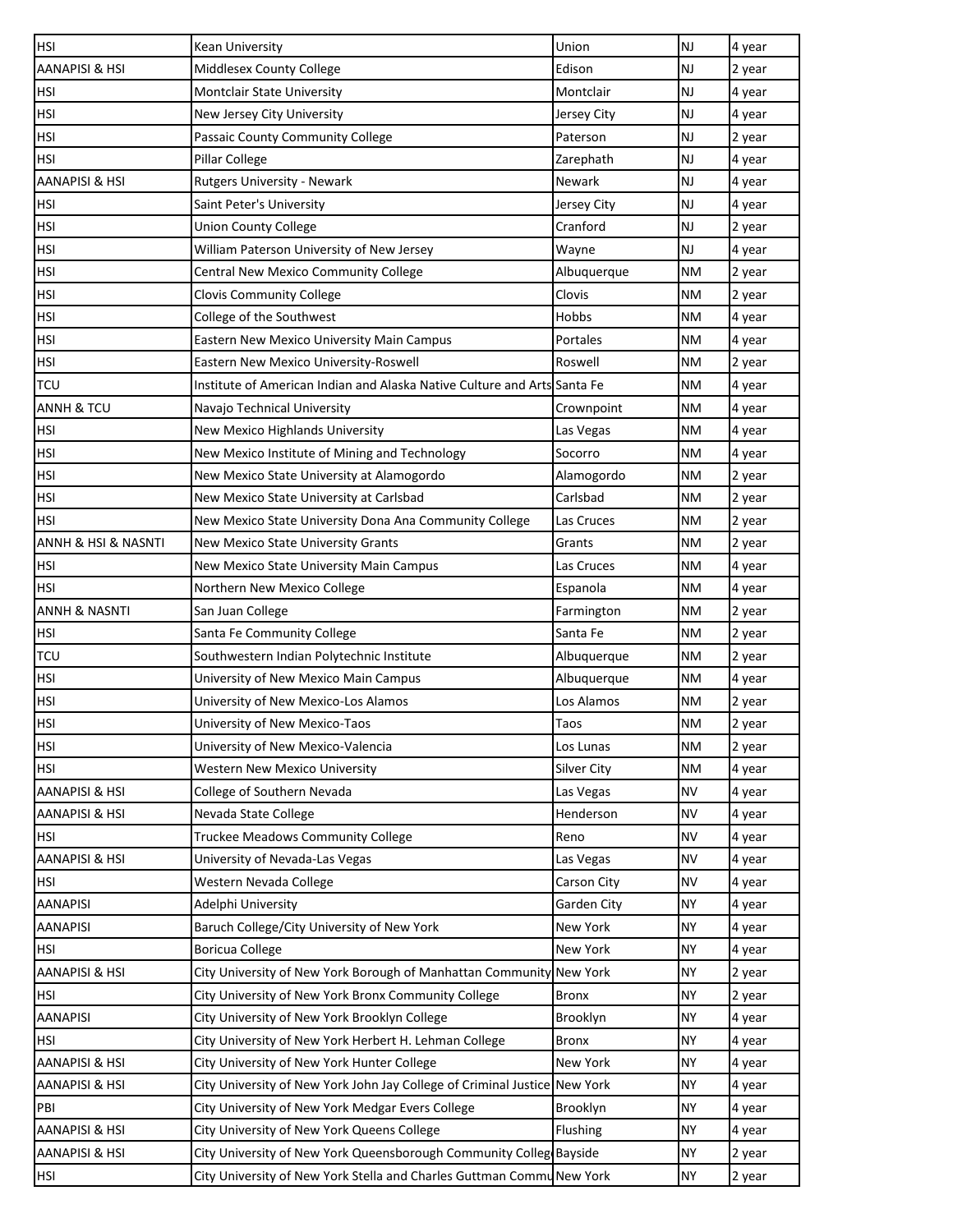| AANAPISI & HSI            | City University of New York The City College                           | <b>New York</b>  | <b>NY</b> | 4 year |
|---------------------------|------------------------------------------------------------------------|------------------|-----------|--------|
| AANAPISI & HSI & PBI      | City University of New York York College                               | Jamaica          | <b>NY</b> | 4 year |
| HSI                       | College of Mount Saint Vincent                                         | Riverdale        | <b>NY</b> | 4 year |
| AANAPISI & HSI            | College of Staten Island CUNY                                          | Staten Island    | <b>NY</b> | 4 year |
| HSI                       | Dominican College of Blauvelt                                          | Orangeburg       | <b>NY</b> | 4 year |
| <b>AANAPISI &amp; HSI</b> | La Guardia Community College/City University of New York               | Long Island City | <b>NY</b> | 2 year |
| HSI                       | Manhattanville College                                                 | Purchase         | <b>NY</b> | 4 year |
| HSI                       | Mercy College                                                          | Dobbs Ferry      | <b>NY</b> | 4 year |
| HSI & PBI                 | Metropolitan College of New York                                       | <b>New York</b>  | <b>NY</b> | 4 year |
| HSI                       | Nassau Community College                                               | Garden City      | <b>NY</b> | 2 year |
| AANAPISI & HSI            | New York City College of Technology/City University of New Yo Brooklyn |                  | <b>NY</b> | 4 year |
| <b>AANAPISI</b>           | New York Institute of Technology                                       | Old Westbury     | <b>NY</b> | 4 year |
| HSI                       | <b>Nyack College</b>                                                   | Nyack            | <b>NY</b> | 4 year |
| <b>HSI</b>                | <b>Orange County Community College</b>                                 | Middletown       | <b>NY</b> | 2 year |
| HSI                       | Purchase College, State University of New York                         | Purchase         | <b>NY</b> | 4 year |
| <b>HSI</b>                | <b>Rockland Community College</b>                                      | Suffern          | <b>NY</b> | 2 year |
| AANAPISI                  | Saint John's University                                                | Queens           | <b>NY</b> | 4 year |
| HSI                       | Saint Joseph's College-New York                                        | Brooklyn         | <b>NY</b> | 4 year |
| HSI                       | St. Francis College                                                    | Brooklyn         | <b>NY</b> | 4 year |
| AANAPISI & HSI            | State University of New York College at Old Westbury                   | Old Westbury     | <b>NY</b> | 4 year |
| HSI                       | <b>Sullivan County Community College</b>                               | Loch Sheldrake   | <b>NY</b> | 2 year |
| AANAPISI & HSI            | Vaughn College of Aeronautics and Technology                           | Flushing         | <b>NY</b> | 4 year |
| HSI                       | <b>Westchester Community College</b>                                   | Valhalla         | <b>NY</b> | 2 year |
| <b>HBCU</b>               | <b>Central State University</b>                                        | Wilberforce      | OH        | 4 year |
| <b>HSI</b>                | Union Institute & University                                           | Cincinnati       | OH        | 4 year |
| <b>HBCU</b>               | <b>Wilberforce University</b>                                          | Wilberforce      | OH        | 4 year |
| ANNH & NASNTI             | <b>Bacone College</b>                                                  | Muskogee         | OK        | 4 year |
| <b>NASNTI</b>             | Carl Albert State College                                              | Poteau           | OK        | 2 year |
| <b>TCU</b>                | College of the Muscogee Nation                                         | Okmulgee         | OK        | 2 year |
| <b>NASNTI</b>             | <b>Community Care College</b>                                          | Tulsa            | OK        | 2 year |
| <b>ANNH &amp; NASNTI</b>  | <b>Connors State College</b>                                           | Warner           | OK        | 2 year |
| <b>NASNTI</b>             | <b>East Central University</b>                                         | Ada              | OK        | 4 year |
| <b>NASNTI</b>             | Eastern Oklahoma State College                                         | Wilburton        | OK        | 2 year |
| <b>HBCU</b>               | Langston University                                                    | Langston         | OK        | 4 year |
| <b>HSI</b>                | Mid-America Christian University                                       | Oklahoma City    | OK        | 4 year |
| <b>NASNTI</b>             | Murray State College                                                   | Tishomingo       | OK        | 2 year |
| <b>NASNTI</b>             | Northeastern Oklahoma Agricultural and Mechanical College              | Miami            | OK        | 2 year |
| <b>NASNTI</b>             | Northeastern State University                                          | Tahlequah        | OK        | 4 year |
| <b>NASNTI</b>             | Northern Oklahoma College                                              | Tonkawa          | OK        | 2 year |
| <b>HSI</b>                | Oklahoma Panhandle State University                                    | Goodwell         | OK        | 4 year |
| <b>NASNTI</b>             | Oklahoma State University Institute of Technology-Okmulgee             | Okmulgee         | OK        | 4 year |
| <b>NASNTI</b>             | <b>Redlands Community College</b>                                      | El Reno          | OK        | 2 year |
| <b>NASNTI</b>             | Rogers State University                                                | Claremore        | OK        | 4 year |
| <b>NASNTI</b>             | Seminole State College                                                 | Seminole         | OK        | 2 year |
| <b>NASNTI</b>             | Southeastern Oklahoma State University                                 | Durant           | OK        | 4 year |
| <b>NASNTI</b>             | University of Science and Arts of Oklahoma                             | Chickasha        | OK        | 4 year |
| <b>HSI</b>                | Western Oklahoma State College                                         | Altus            | OK        | 2 year |
| <b>HSI</b>                | <b>Blue Mountain Community College</b>                                 | Pendleton        | OR        | 2 year |
| <b>HSI</b>                | Chemeketa Community College                                            | Salem            | OR        | 2 year |
| <b>HSI</b>                | Columbia Gorge Community College                                       | The Dalles       | OR        | 2 year |
| <b>AANAPISI</b>           | Pacific University                                                     | Forest Grove     | OR        | 4 year |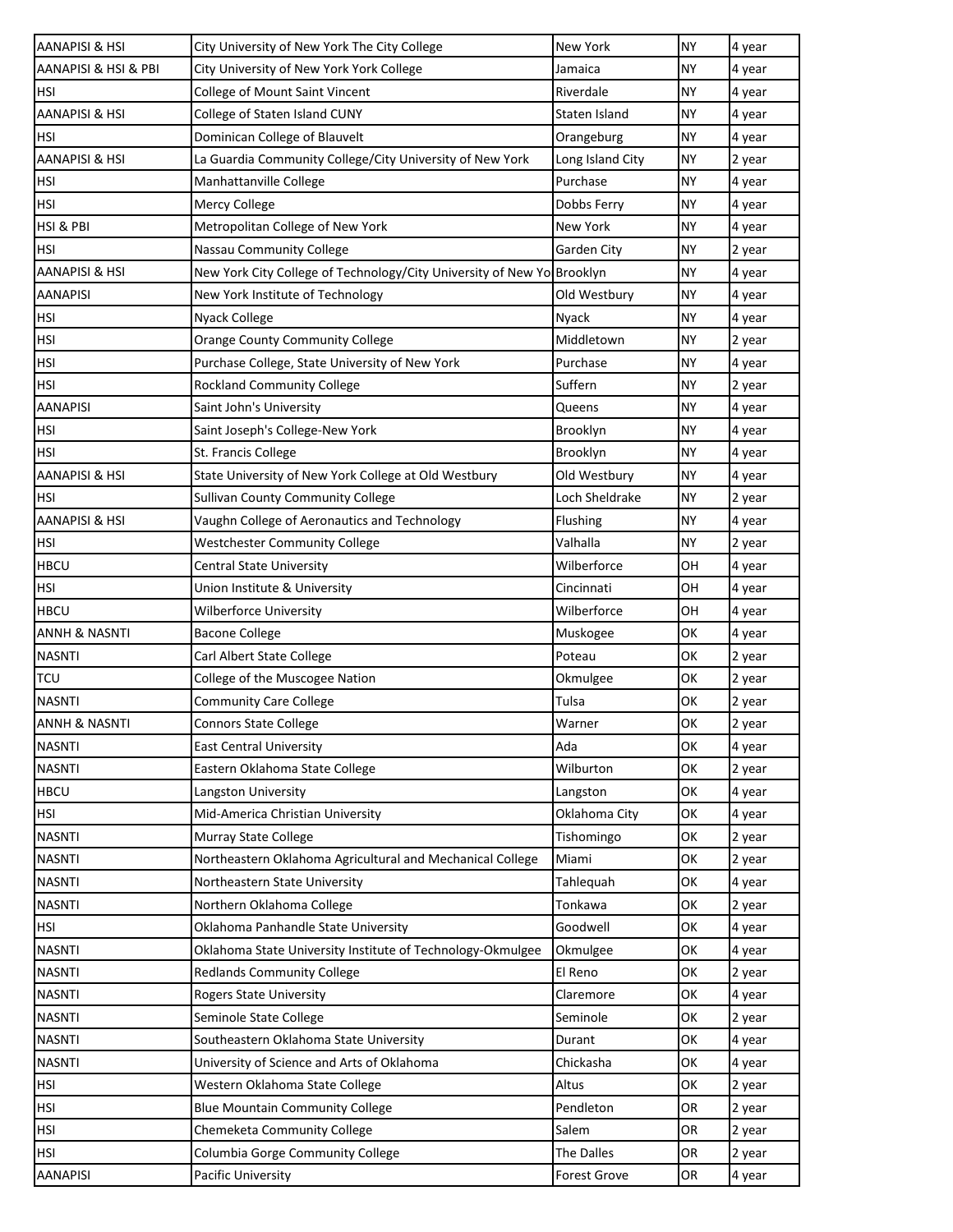| <b>HSI</b>  | Warner Pacific College                                                 | Portland           | OR | 4 year |
|-------------|------------------------------------------------------------------------|--------------------|----|--------|
| <b>HBCU</b> | Cheyney University of Pennsylvania                                     | Cheyney            | PA | 4 year |
| PBI         | Community College of Philadelphia                                      | Philadelphia       | PA | 2 year |
| <b>HSI</b>  | Eastern University                                                     | Saint Davids       | PA | 4 year |
| HSI         | Lehigh Carbon Community College                                        | Schnecksville      | PA | 2 year |
| <b>HBCU</b> | Lincoln University                                                     | Lincoln University | PA | 4 year |
| PBI         | Peirce College                                                         | Philadelphia       | PA | 4 year |
| HSI         | Reading Area Community College                                         | Reading            | PA | 2 year |
| <b>HSI</b>  | American University of Puerto Rico                                     | Bayamon            | PR | 4 year |
| HSI         | <b>Atenas College</b>                                                  | Manati             | PR | 4 year |
| <b>HSI</b>  | <b>Atlantic University College</b>                                     | Guaynabo           | PR | 4 year |
| <b>HSI</b>  | Caribbean University                                                   | Bayamon            | PR | 4 year |
| <b>HSI</b>  | Carlos Albizu University                                               | San Juan           | PR | 4 year |
| <b>HSI</b>  | Colegio Universitario de San Juan                                      | San Juan           | PR | 4 year |
| HSI         | Dewey University                                                       | San Juan           | PR | 4 year |
| <b>HSI</b>  | Dewey University-Carolina                                              | Carolina           | PR | 4 year |
| <b>HSI</b>  | Dewey University-Juana Diaz                                            | Juana Diaz         | PR | 4 year |
| <b>HSI</b>  | Dewey University-Manati                                                | Manati             | PR | 4 year |
| <b>HSI</b>  | EDP University of Puerto Rico                                          | San Juan           | PR | 4 year |
| HSI         | EDP University of Puerto Rico                                          | San Sebastian      | PR | 4 year |
| <b>HSI</b>  | Escuela de Artes Plasticas de Puerto Rico                              | San Juan           | PR | 4 year |
| HSI         | Humacao Community College                                              | Humacao            | PR | 4 year |
| HSI         | Inter American University of Puerto Rico Aguadilla Campus              | Aguadilla          | PR | 4 year |
| HSI         | Inter American University of Puerto Rico Arecibo Campus                | Arecibo            | PR | 4 year |
| <b>HSI</b>  | Inter American University of Puerto Rico Barranquitas Campus           | Barranquitas       | PR | 4 year |
| <b>HSI</b>  | Inter American University of Puerto Rico Bayamon Campus                | Bayamon            | PR | 4 year |
| <b>HSI</b>  | Inter American University of Puerto Rico Fajardo Campus                | Fajardo            | PR | 4 year |
| <b>HSI</b>  | Inter American University of Puerto Rico Guayama Campus                | Guayama            | PR | 4 year |
| <b>HSI</b>  | Inter American University of Puerto Rico Metropolitan Campus           | San Juan           | PR | 4 year |
| <b>HSI</b>  | Inter American University of Puerto Rico Ponce Campus                  | Mercedita          | PR | 4 year |
| <b>HSI</b>  | Inter American University of Puerto Rico San German Campus             | San German         | PR | 4 year |
| <b>HSI</b>  | Pontifical Catholic University of Puerto Rico-Arecibo Campus           | Arecibo            | PR | 4 year |
| <b>HSI</b>  | Pontifical Catholic University of Puerto Rico-Mayaguez Campus Mayaguez |                    | PR | 4 year |
| HSI         | San Juan Bautista School of Medicine                                   | Caguas             | PR | 4 year |
| <b>HSI</b>  | The Pontifical Catholic University of Puerto Rico                      | Ponce              | PR | 4 year |
| HSI         | Trinity College of Puerto Rico                                         | Ponce              | PR | 2 year |
| HSI         | Universal Technology College of Puerto Rico                            | Aguadilla          | PR | 4 year |
| <b>HSI</b>  | Universidad Adventista de las Antillas                                 | Mayaguez           | PR | 4 year |
| <b>HSI</b>  | Universidad Central de Bayamon                                         | Bayamon            | PR | 4 year |
| <b>HSI</b>  | Universidad Central Del Caribe                                         | Bayamon            | PR | 4 year |
| HSI         | Universidad del Este                                                   | Carolina           | PR | 4 year |
| <b>HSI</b>  | Universidad Del Turabo                                                 | Gurabo             | PR | 4 year |
| HSI         | Universidad Metropolitana                                              | <b>Rio Piedras</b> | PR | 4 year |
| HSI         | Universidad Politecnica De Puerto Rico                                 | San Juan           | PR | 4 year |
| <b>HSI</b>  | University of Puerto Rico at Arecibo                                   | Arecibo            | PR | 4 year |
| HSI         | University of Puerto Rico at Bayamon                                   | Bayamon            | PR | 4 year |
| HSI         | University of Puerto Rico at Cayey                                     | Cayey              | PR | 4 year |
| <b>HSI</b>  | University of Puerto Rico at Ponce                                     | Ponce              | PR | 4 year |
| HSI         | University of Puerto Rico at Utuado                                    | Utuado             | PR | 4 year |
| <b>HSI</b>  | University of Puerto Rico Mayaguez Campus                              | Mayaguez           | PR | 4 year |
| <b>HSI</b>  | University of Puerto Rico Medical Sciences Campus                      | San Juan           | PR | 4 year |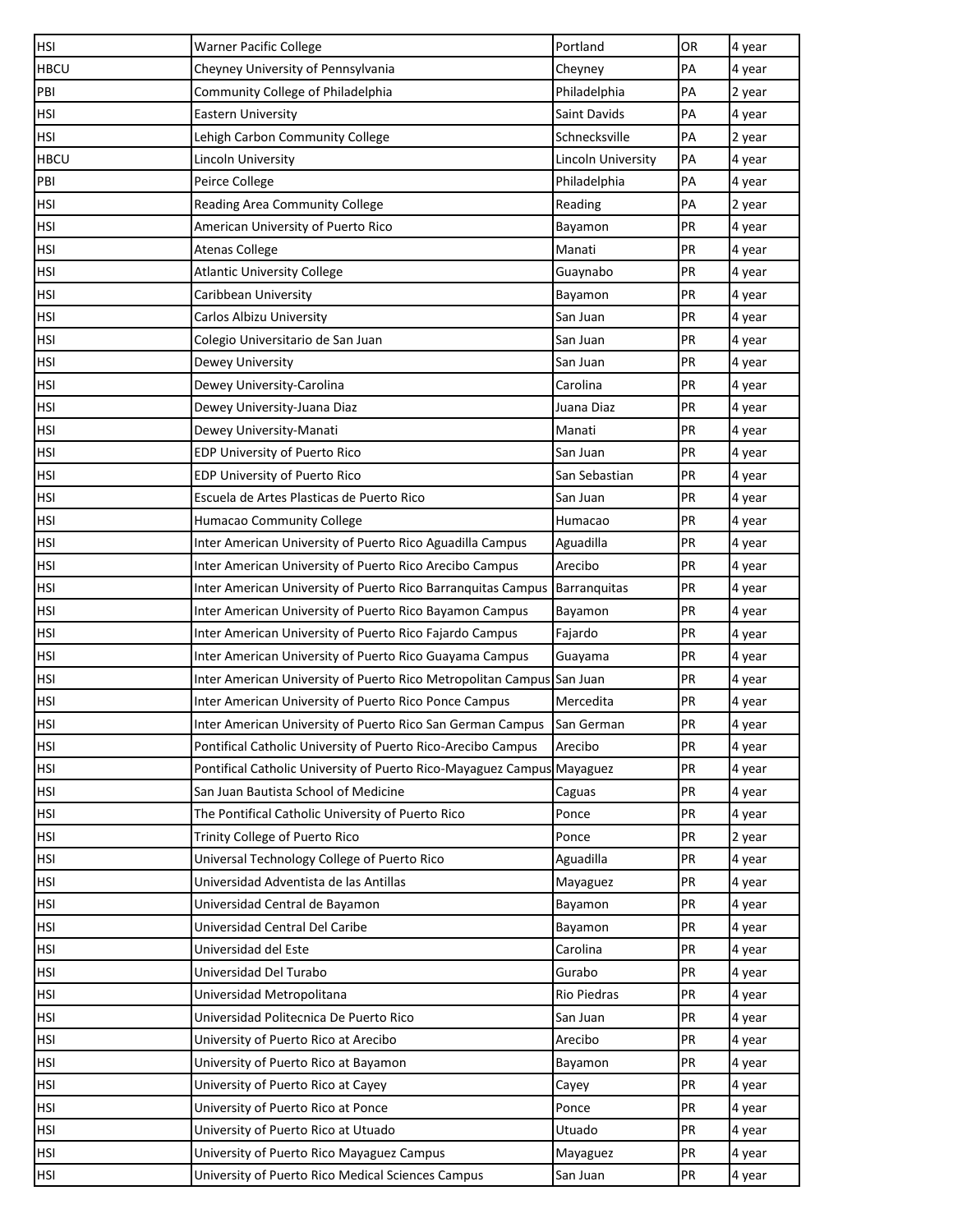| <b>HSI</b>                 | University of Puerto Rico Rio Piedras Campus | <b>Rio Piedras</b> | PR        | 4 year |
|----------------------------|----------------------------------------------|--------------------|-----------|--------|
| <b>HSI</b>                 | University of Puerto Rico-Aguadilla          | Aguadilla          | PR        | 4 year |
| <b>HSI</b>                 | University of Puerto Rico-Carolina           | Carolina           | PR        | 4 year |
| <b>HSI</b>                 | University of Puerto Rico-Humacao            | Humacao            | PR        | 4 year |
| <b>HSI</b>                 | University of the Sacred Heart               | Santurce           | PR        | 4 year |
| <b>AANAPISI &amp; ANNH</b> | Palau Community College                      | Koror              | PW        | 2 year |
| <b>HBCU</b>                | <b>Allen University</b>                      | Columbia           | <b>SC</b> | 4 year |
| <b>HBCU</b>                | <b>Benedict College</b>                      | Columbia           | SC        | 4 year |
| PBI                        | Central Carolina Technical College           | Sumter             | SC        | 2 year |
| <b>HBCU</b>                | Claflin University                           | Orangeburg         | <b>SC</b> | 4 year |
| <b>HBCU</b>                | <b>Clinton College</b>                       | Rock Hill          | <b>SC</b> | 4 year |
| <b>HBCU</b>                | Denmark Technical College                    | Denmark            | <b>SC</b> | 2 year |
| PBI                        | Florence-Darlington Technical College        | Florence           | <b>SC</b> | 2 year |
| PBI                        | Limestone College                            | Gaffney            | <b>SC</b> | 4 year |
| <b>HBCU</b>                | Morris College                               | Sumter             | SC        | 4 year |
| PBI                        | Northeastern Technical College               | Cheraw             | <b>SC</b> | 2 year |
| PBI                        | Orangeburg-Calhoun Technical College         | Orangeburg         | <b>SC</b> | 2 year |
| PBI                        | <b>Piedmont Technical College</b>            | Greenwood          | <b>SC</b> | 2 year |
| <b>HBCU</b>                | South Carolina State University              | Orangeburg         | <b>SC</b> | 4 year |
| <b>HBCU</b>                | Voorhees College                             | Denmark            | <b>SC</b> | 4 year |
| <b>TCU</b>                 | Oglala Lakota College                        | Kyle               | <b>SD</b> | 4 year |
| <b>TCU</b>                 | Sinte Gleska University                      | Mission            | SD        | 4 year |
| <b>TCU</b>                 | Sisseton-Wahpeton College                    | Sisseton           | <b>SD</b> | 2 year |
| <b>HBCU</b>                | American Baptist College                     | Nashville          | <b>TN</b> | 4 year |
| <b>HBCU</b>                | <b>Fisk University</b>                       | Nashville          | <b>TN</b> | 4 year |
| <b>HBCU</b>                | Lane College                                 | Jackson            | <b>TN</b> | 4 year |
| <b>HBCU</b>                | Lemoyne-Owen College                         | Memphis            | <b>TN</b> | 4 year |
| <b>HBCU</b>                | <b>Meharry Medical College</b>               | Nashville          | <b>TN</b> | 4 year |
| <b>AANAPISI</b>            | Southern Adventist University                | Collegedale        | <b>TN</b> | 4 year |
| PBI                        | Southwest Tennessee Community College        | Memphis            | <b>TN</b> | 2 year |
| <b>HBCU</b>                | <b>Tennessee State University</b>            | Nashville          | TN        | 4 year |
| <b>HSI</b>                 | Alvin Community College                      | Alvin              | <b>TX</b> | 2 year |
| <b>HSI</b>                 | Amarillo College                             | Amarillo           | <b>TX</b> | 2 year |
| <b>HSI</b>                 | Angelina College                             | Lufkin             | TX        | 2 year |
| <b>HSI</b>                 | Angelo State University                      | San Angelo         | <b>TX</b> | 4 year |
| <b>AANAPISI</b>            | <b>Austin College</b>                        | Sherman            | <b>TX</b> | 4 year |
| <b>HSI</b>                 | <b>Austin Community College District</b>     | Austin             | <b>TX</b> | 4 year |
| <b>HSI</b>                 | <b>Baptist University of the Americas</b>    | San Antonio        | TX        | 4 year |
| <b>HSI</b>                 | <b>Brazosport College</b>                    | Lake Jackson       | TX        | 4 year |
| <b>HSI</b>                 | Brookhaven College                           | <b>Dallas</b>      | <b>TX</b> | 2 year |
| HSI & PBI                  | Cedar Valley College                         | Lancaster          | <b>TX</b> | 2 year |
| <b>HSI</b>                 | Cisco College                                | Cisco              | <b>TX</b> | 2 year |
| <b>HSI</b>                 | <b>Coastal Bend College</b>                  | <b>Beeville</b>    | <b>TX</b> | 2 year |
| <b>HSI</b>                 | College of the Mainland                      | <b>Texas City</b>  | TX        | 2 year |
| <b>HSI</b>                 | Concordia University Texas                   | Austin             | <b>TX</b> | 4 year |
| <b>HSI</b>                 | Del Mar College                              | Corpus Christi     | TX        | 2 year |
| <b>HSI</b>                 | <b>Eastfield College</b>                     | Mesquite           | TX        | 2 year |
| <b>HSI</b>                 | El Centro College                            | <b>Dallas</b>      | <b>TX</b> | 4 year |
| <b>HSI</b>                 | El Paso Community College                    | El Paso            | <b>TX</b> | 2 year |
| <b>HSI</b>                 | Frank Phillips College                       | Borger             | <b>TX</b> | 2 year |
| HSI                        | <b>Galveston College</b>                     | Galveston          | TX        | 4 year |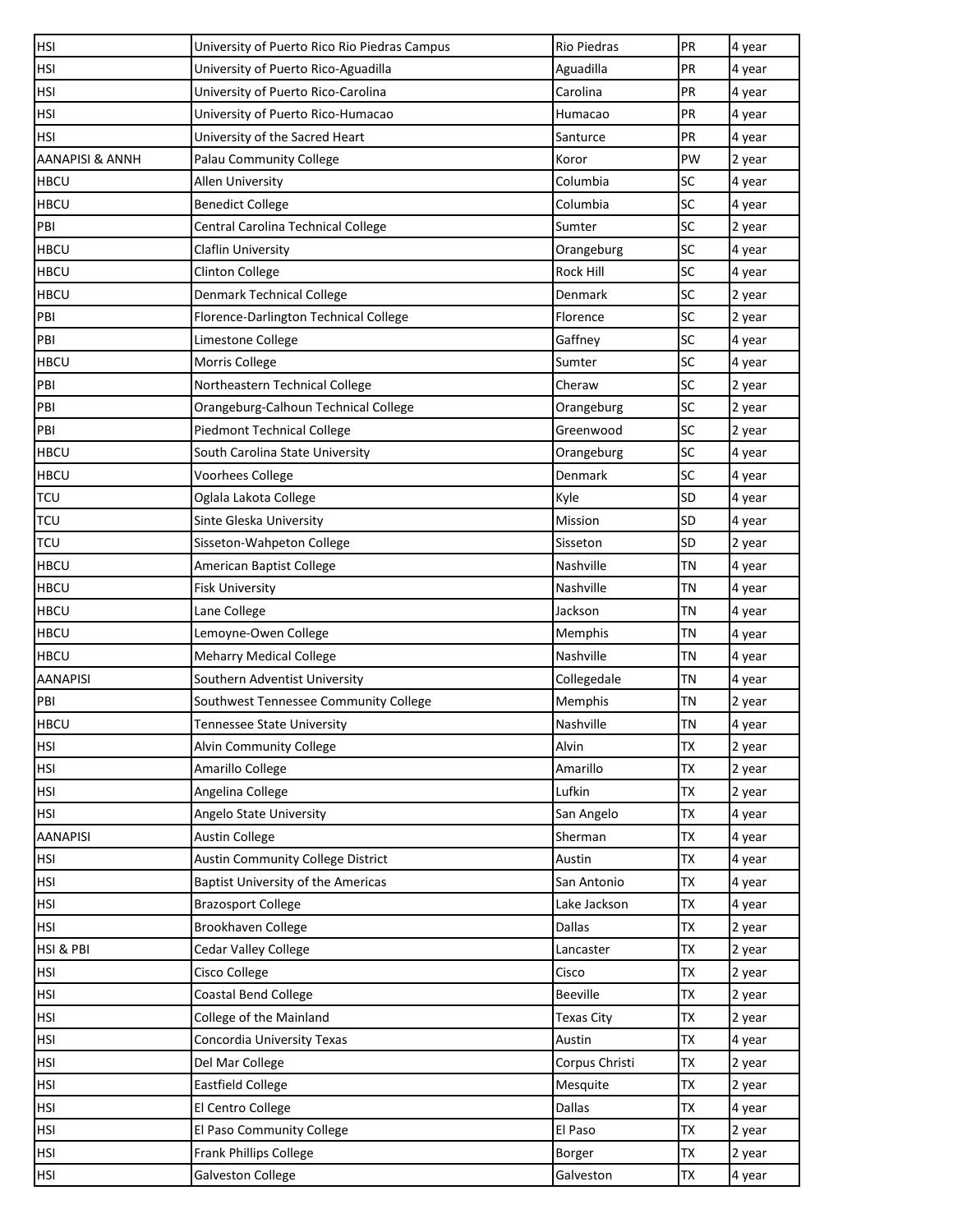| <b>HSI</b>                | <b>Hallmark University</b>                 | San Antonio           | <b>TX</b> | 4 year |
|---------------------------|--------------------------------------------|-----------------------|-----------|--------|
| HSI                       | <b>Houston Baptist University</b>          | Houston               | <b>TX</b> | 4 year |
| AANAPISI & HSI            | <b>Houston Community College</b>           | Houston               | TX        | 2 year |
| <b>HSI</b>                | <b>Howard College</b>                      | <b>Big Spring</b>     | <b>TX</b> | 2 year |
| <b>HBCU</b>               | Huston-Tillotson University                | Austin                | <b>TX</b> | 4 year |
| <b>HBCU</b>               | Jarvis Christian College                   | Hawkins               | <b>TX</b> | 4 year |
| <b>HSI</b>                | Lamar State College--Port Arthur           | Port Arthur           | <b>TX</b> | 2 year |
| HSI                       | Laredo Community College                   | Laredo                | TX        | 4 year |
| <b>HSI</b>                | Lee College                                | Baytown               | <b>TX</b> | 2 year |
| HSI                       | Lone Star College System                   | The Woodlands         | TX        | 4 year |
| <b>HSI</b>                | <b>McLennan Community College</b>          | Waco                  | <b>TX</b> | 2 year |
| HSI                       | McMurry University                         | Abilene               | <b>TX</b> | 4 year |
| <b>HSI</b>                | Mountain View College                      | Dallas                | TX        | 2 year |
| <b>AANAPISI &amp; HSI</b> | North Lake College                         | Irving                | <b>TX</b> | 2 year |
| HSI                       | Northeast Lakeview College                 | <b>Universal City</b> | TX        | 2 year |
| <b>HSI</b>                | Northeast Texas Community College          | Mount Pleasant        | <b>TX</b> | 2 year |
| HSI                       | Northwest Vista College                    | San Antonio           | TX        | 2 year |
| <b>HSI</b>                | Odessa College                             | Odessa                | <b>TX</b> | 4 year |
| <b>HSI</b>                | Our Lady of the Lake University            | San Antonio           | <b>TX</b> | 4 year |
| HSI                       | Palo Alto College                          | San Antonio           | TX        | 2 year |
| <b>HBCU</b>               | Paul Quinn College                         | <b>Dallas</b>         | <b>TX</b> | 4 year |
| <b>HBCU</b>               | Prairie View A&M University                | <b>Prairie View</b>   | <b>TX</b> | 4 year |
| HSI                       | Remington College-Dallas Campus            | Garland               | <b>TX</b> | 4 year |
| <b>HSI</b>                | Remington College-Fort Worth Campus        | Fort Worth            | <b>TX</b> | 2 year |
| HSI                       | Remington College-Houston Southeast Campus | Webster               | <b>TX</b> | 2 year |
| HSI                       | Remington College-North Houston Campus     | Houston               | TX        | 4 year |
| AANAPISI & HSI            | <b>Richland College</b>                    | Dallas                | <b>TX</b> | 2 year |
| HSI                       | San Antonio College                        | San Antonio           | <b>TX</b> | 2 year |
| <b>HSI</b>                | San Jacinto College Central                | Pasadena              | TX        | 4 year |
| <b>HSI</b>                | <b>Schreiner College</b>                   | Kerrville             | <b>TX</b> | 4 year |
| <b>HSI</b>                | South Plains College                       | Levelland             | <b>TX</b> | 2 year |
| <b>HSI</b>                | South Texas College                        | McAllen               | <b>TX</b> | 4 year |
| <b>HSI</b>                | Southwest Texas Junior College             | Uvalde                | <b>TX</b> | 2 year |
| HSI                       | Southwestern Adventist University          | Keene                 | TX        | 4 year |
| <b>HBCU</b>               | Southwestern Christian College             | Terrell               | <b>TX</b> | 4 year |
| HSI                       | St. Edward's University                    | Austin                | TX        | 4 year |
| <b>HSI</b>                | St. Mary's University                      | San Antonio           | <b>TX</b> | 4 year |
| <b>HBCU</b>               | St. Philip's College                       | San Antonio           | <b>TX</b> | 2 year |
| HSI                       | Sul Ross State University                  | Alpine                | TX        | 4 year |
| HSI                       | <b>Tarrant County College District</b>     | Fort Worth            | <b>TX</b> | 2 year |
| HSI                       | <b>Temple College</b>                      | Temple                | TX        | 2 year |
| <b>HSI</b>                | Texas A & M University - Central Texas     | Killeen               | <b>TX</b> | 4 year |
| <b>HSI</b>                | Texas A & M University-San Antonio         | San Antonio           | <b>TX</b> | 4 year |
| HSI                       | Texas A&M International University         | Laredo                | TX        | 4 year |
| <b>HSI</b>                | Texas A&M University-Corpus Christi        | Corpus Christi        | <b>TX</b> | 4 year |
| HSI                       | Texas A&M University--Kingsville           | Kingsville            | TX        | 4 year |
| <b>HBCU</b>               | <b>Texas College</b>                       | Tyler                 | <b>TX</b> | 4 year |
| <b>HSI</b>                | Texas Lutheran University                  | Seguin                | <b>TX</b> | 4 year |
| <b>HBCU</b>               | Texas Southern University                  | Houston               | <b>TX</b> | 4 year |
| <b>HSI</b>                | Texas State Technical College Waco         | Waco                  | <b>TX</b> | 2 year |
| <b>HSI</b>                | <b>Texas State University</b>              | San Marcos            | TX        | 4 year |
|                           |                                            |                       |           |        |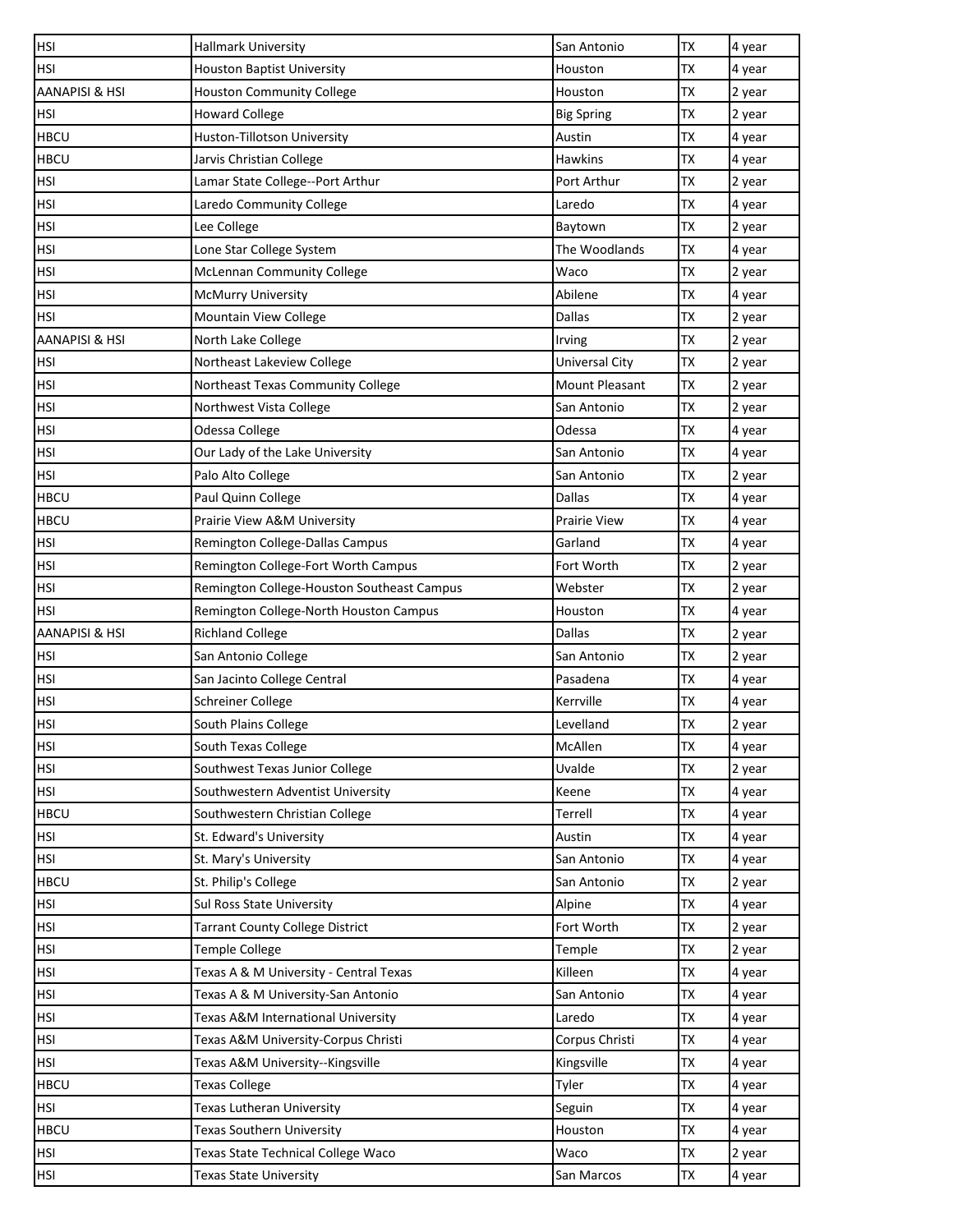| <b>HSI</b>                | <b>Texas Tech University</b>                             | Lubbock      | <b>TX</b> | 4 year |
|---------------------------|----------------------------------------------------------|--------------|-----------|--------|
| <b>HSI</b>                | Texas Wesleyan University                                | Fort Worth   | <b>TX</b> | 4 year |
| <b>HSI</b>                | Texas Woman's University                                 | Denton       | ТX        | 4 year |
| <b>HSI</b>                | The University of Texas at San Antonio                   | San Antonio  | <b>TX</b> | 4 year |
| <b>HSI</b>                | The University of Texas Rio Grande Valley                | Edinburg     | TX        | 4 year |
| <b>AANAPISI &amp; HSI</b> | University of Houston                                    | Houston      | <b>TX</b> | 4 year |
| <b>HSI</b>                | University of Houston--Clear Lake                        | Houston      | <b>TX</b> | 4 year |
| <b>HSI</b>                | University of Houston--Downtown                          | Houston      | TX        | 4 year |
| <b>HSI</b>                | University of Houston--Victoria                          | Victoria     | TX        | 4 year |
| <b>HSI</b>                | University of North Texas                                | Denton       | TX        | 4 year |
| <b>HSI</b>                | University of North Texas at Dallas                      | Dallas       | TX        | 4 year |
| AANAPISI & HSI            | University of Saint Thomas                               | Houston      | TX        | 4 year |
| AANAPISI & HSI            | University of Texas at Arlington                         | Arlington    | TX        | 4 year |
| <b>AANAPISI</b>           | University of Texas at Austin                            | Austin       | <b>TX</b> | 4 year |
| <b>HSI</b>                | University of Texas at El Paso                           | El Paso      | ТX        | 4 year |
| <b>HSI</b>                | University of Texas Health Science Center at San Antonio | San Antonio  | <b>TX</b> | 4 year |
| <b>HSI</b>                | University of Texas of the Permian Basin                 | Odessa       | ТX        | 4 year |
| <b>HSI</b>                | University of the Incarnate Word                         | San Antonio  | <b>TX</b> | 4 year |
| <b>HSI</b>                | Vernon College                                           | Vernon       | <b>TX</b> | 2 year |
| <b>HSI</b>                | Victoria College                                         | Victoria     | ТX        | 2 year |
| <b>HSI</b>                | <b>Wayland Baptist University</b>                        | Plainview    | <b>TX</b> | 4 year |
| <b>HSI</b>                | West Texas A&M University                                | Canyon       | <b>TX</b> | 4 year |
| <b>HSI</b>                | Western Texas College                                    | Snyder       | ТX        | 2 year |
| <b>AANAPISI &amp; HSI</b> | <b>Wharton County Junior College</b>                     | Wharton      | <b>TX</b> | 2 year |
| <b>HBCU</b>               | <b>Wiley College</b>                                     | Marshall     | <b>TX</b> | 4 year |
| <b>AANAPISI</b>           | <b>Bethel College</b>                                    | Hampton      | VA        | 4 year |
| <b>HBCU</b>               | Hampton University                                       | Hampton      | VA        | 4 year |
| <b>HBCU</b>               | Norfolk State University                                 | Norfolk      | VA        | 4 year |
| AANAPISI & HSI            | Northern Virginia Community College                      | Annandale    | VA        | 2 year |
| <b>HBCU</b>               | Virginia State University                                | Petersburg   | VA        | 4 year |
| <b>HBCU</b>               | Virginia Union University                                | Richmond     | VA        | 4 year |
| <b>HBCU</b>               | Virginia University of Lynchburg                         | Lynchburg    | VA        | 4 year |
| <b>HBCU</b>               | University of the Virgin Islands                         | Saint Thomas | VI        | 4 year |
| <b>AANAPISI</b>           | <b>Bastyr University</b>                                 | Kenmore      | WA        | 4 year |
| <b>AANAPISI</b>           | <b>Bellevue College</b>                                  | Bellevue     | WA        | 4 year |
| <b>HSI</b>                | <b>Big Bend Community College</b>                        | Moses Lake   | WA        | 2 year |
| <b>HSI</b>                | Columbia Basin College                                   | Pasco        | WA        | 4 year |
| <b>AANAPISI</b>           | <b>Edmonds Community College</b>                         | Lynnwood     | WA        | 4 year |
| <b>AANAPISI</b>           | Green River College                                      | Auburn       | WA        | 4 year |
| <b>HSI &amp; NASNTI</b>   | <b>Heritage University</b>                               | Toppenish    | WA        | 4 year |
| <b>AANAPISI</b>           | <b>Highline College</b>                                  | Des Moines   | WA        | 4 year |
| <b>TCU</b>                | Northwest Indian College                                 | Bellingham   | WA        | 4 year |
| <b>HSI</b>                | Perry Technical Institute                                | Yakima       | WA        | 2 year |
| <b>AANAPISI</b>           | Pierce College District                                  | Lakewood     | WA        | 4 year |
| <b>AANAPISI</b>           | Saint Martin's University                                | Lacey        | WA        | 4 year |
| <b>AANAPISI</b>           | Seattle Central College                                  | Seattle      | WA        | 4 year |
| <b>AANAPISI</b>           | Shoreline Community College                              | Shoreline    | WA        | 2 year |
| <b>AANAPISI</b>           | University of Washington Tacoma                          | Tacoma       | WA        | 4 year |
| <b>HSI</b>                | <b>Wenatchee Valley College</b>                          | Wenatchee    | WA        | 4 year |
| <b>HSI</b>                | Yakima Valley College                                    | Yakima       | WA        | 4 year |
| <b>HSI</b>                | Alverno College                                          | Milwaukee    | WI        | 4 year |